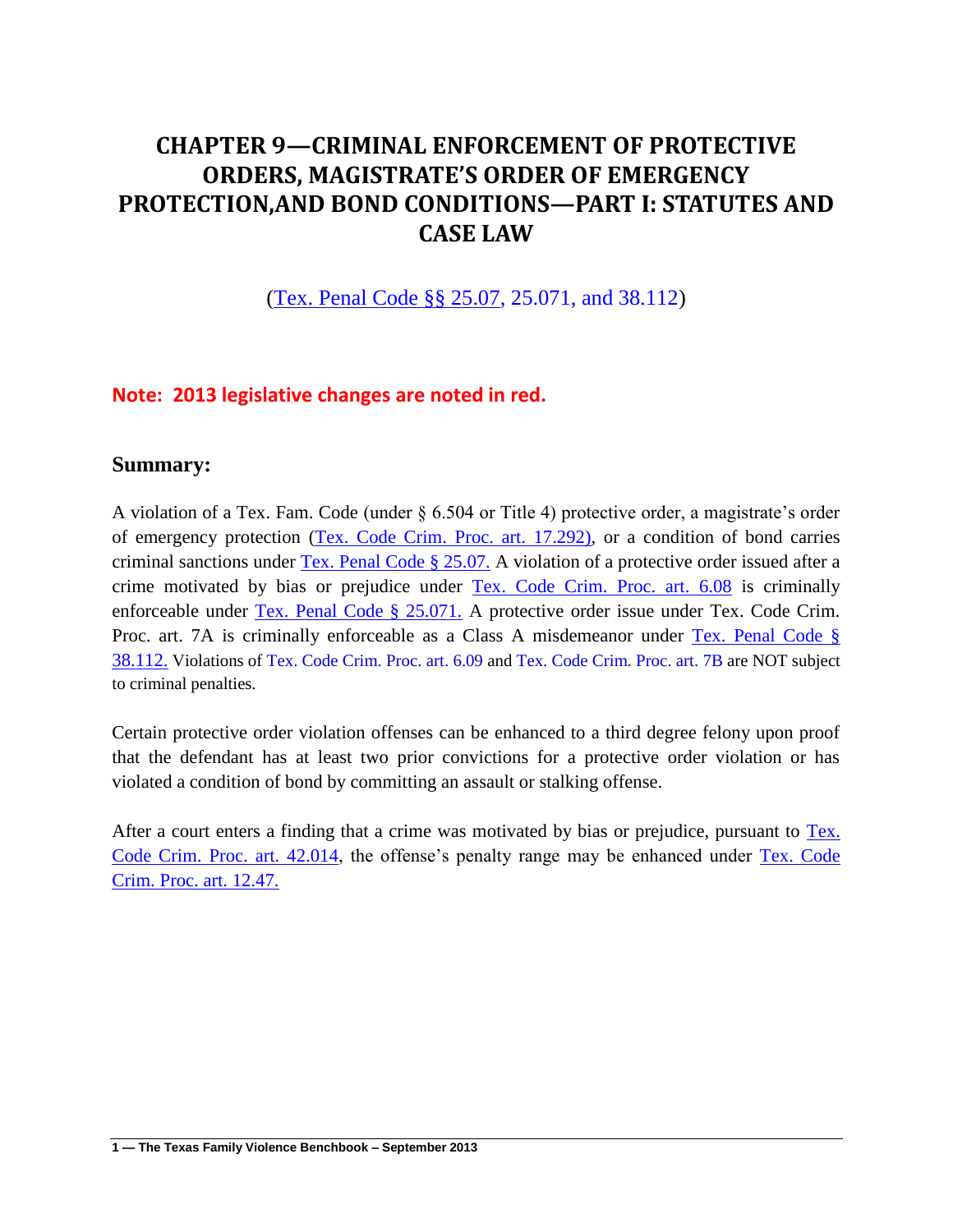## *9.1 Penal Code § 25.07: Violation of a Family Code protective order.*

## **9.1.1 Elements of the offense.**<sup>1</sup>

The prosecution must establish that the defendant:

- (1) was subject to the terms and conditions of a protective order issued under [Tex.](http://www.lexis.com/research/slft?cite=54582046616D696C7920436F646520A720362E353034&keyenum=15452&keytnum=0)  [Fam. Code § 6.504](http://www.lexis.com/research/slft?cite=54582046616D696C7920436F646520A720362E353034&keyenum=15452&keytnum=0) (divorce), chapter 85 (family violence), or chapter 88 (protective order from a foreign jurisdiction) at the time of the offense;
- (2) knew of the protective order;<sup>2</sup>
- (3) intentionally and knowingly<sup>3</sup> engaged in one or more of the following acts that were prohibited by the order:
	- committed family violence; $<sup>4</sup>$ </sup>

But see *Patton v. State*, [835 S.W.2d 684](http://www.lexis.com/research/slft?cite=38333520532E572E326420363834&keyenum=15451&keytnum=0) (Tex. App.—Dallas 1992, no pet.). When the state chose to plead cause number of protective order, it was required to prove the number alleged.

<sup>2</sup> Hernandez v. State, No. 01-02-00986-CR, [2003 Tex. App. Lexis 6190](http://www.lexis.com/research/slft?cite=32303033205465782E204170702E204C45584953202036313930&keyenum=15451&keytnum=0) (Tex. App.—Houston [1<sup>st</sup> Dist.] July 17, 2003, pet. ref'd). Proof that defendant received copy of magistrate's order of emergency protection was sufficient to support conviction for violation of order whether or not defendant actually read the order.

<sup>&</sup>lt;sup>1</sup> *Lee v State*, <u>799 S.W.2d 750, 752</u> (Tex. Crim. App. 1990). The public policy purpose of former <u>Tex. Penal Code §</u> [25.08](http://www.lexis.com/research/slft?cite=54582050656E616C20436F646520A72032352E3038&keyenum=15452&keytnum=0) (now § 25.07) is to allow the violator to be removed from the scene by taking that person into custody. A protective order's statutory warnings are sufficient notice of criminal consequences of violation of the order.

See *Gharbi v. State*[, 131 S.W.3d 481](http://www.lexis.com/research/slft?cite=31333120532E572E336420343831&keyenum=15451&keytnum=0) (Tex. Crim. App. 2003). In a prosecution for violation of a protective order by going to prohibited location, the elements of the offense are: (1) a person; (2) knowingly or intentionally; (3) goes near the residence of a protected individual; and (4) in violation of an order issued under the Tex. Fam. Code. It is immaterial variance if indictment lists one protected individual and proof establishes the violation occurred at home of another protected individual. See also, *Small v. State*, [809 S.W.2d 253, 256](http://www.lexis.com/research/slft?cite=38303920532E572E326420323533&keyenum=15451&keytnum=0) (Tex. App.—San Antonio 1991, pet. ref'd); and *Escobedo v. State*, No. 02-05-176-CR, [2006 Tex. App. Lexis 6045](http://www.lexis.com/research/slft?cite=32303036205465782E204170702E204C45584953202036303435&keyenum=15451&keytnum=0) (Tex. App.—Fort Worth, July 13, 2006, no pet.). In a prosecution for a protective order violation, variance between the address listed in protective order and the address where violation occurred was immaterial.

<sup>&</sup>lt;sup>3</sup> *Harvey v. State*, **78 S.W.3d 368** (Tex. Crim. App. 2002). In prosecution for violation of a protective order, a culpable mental state is inherent in the term "in violation of the order" because "order" implies a document issued after defendant had notice and an opportunity to be heard at hearing—in other words, a level of knowledge that amounts to a mental state. The "intentionally or knowingly" culpable mental states apply to the acts described as being violative rather than to the phrase "in violation of the order."

<sup>4</sup> *Polley v. State*, No. 11-03-00340-CR, [2004 Tex. App. Lexis 11317](http://www.lexis.com/research/slft?cite=32303034205465782E204170702E204C4558495320203131333137&keyenum=15451&keytnum=0) (Tex. App.—Eastland, Dec. 16, 2004, pet. ref'd) A violation of [Tex. Penal Code § 25.07](http://www.lexis.com/research/slft?cite=54582050656E616C20436F646520A72032352E3037&keyenum=15452&keytnum=0) was proven because the defendant assaulted the protected person by striking her in the head with his hand.

*Villareal v. State*, [286 S.W. 3d 321](http://www.lexis.com/research/slft?cite=32383620532E572E336420333231&keyenum=15451&keytnum=0) (Tex. Crim. App. 2009). Proof that defendant struck his girlfriend with his hand was sufficient to find violation of a protective order that specifically prohibited defendant from committing family violence.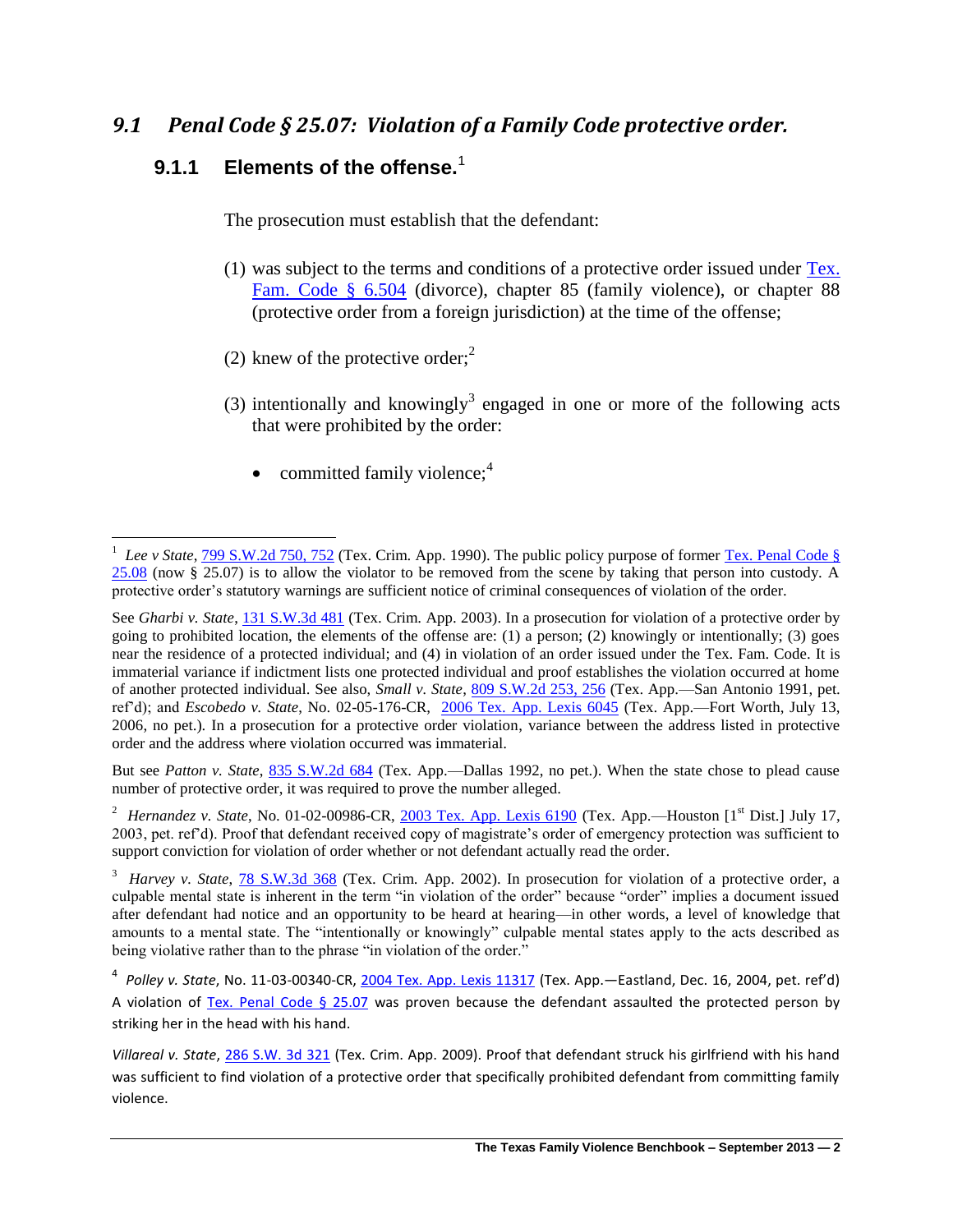- committed an act in furtherance of the crime of sexual assault, aggravated sexual assault, or stalking;<sup>5</sup>
- directly<sup>6</sup> communicated in a threatening or harassing<sup>7</sup> manner with a protected individual or a member of the household or family of a protected individual;

*Tovar v. State*, No. 05-08-00424-CR, [2009 Tex. App. Lexis 678](http://www.lexis.com/research/slft?cite=32303039205465782E204170702E204C455849532020363738&keyenum=15451&keytnum=0) (Tex. App.—Dallas, Feb. 3, 2009, no pet.). Threats to kill and assault of the victim was sufficient to establish a criminal violation of a family violence protective order.

*Sam v. State*, No. 14-08-00407-CR, [2009 Tex. App. Lexis 5121](http://www.lexis.com/research/slft?cite=32303039205465782E204170702E204C45584953202035313231&keyenum=15451&keytnum=0) (Tex. App.—Houston [14th Dist.] June 30, 2009, no pet.). In a prosecution for violation of a family violence protective order, proof that victim suffered pain when defendant prevented her from breathing and proof that defendant threatened victim by holding a knife to her throat was sufficient to prove the crime.

*Wynn v. State*, No, 02-04-00394-CR, [2005 Tex. App. Lexis 5155](http://www.lexis.com/research/slft?cite=32303035205465782E204170702E204C45584953202035313535&keyenum=15451&keytnum=0) (Tex. App.—Fort Worth, June 30, 2005, no pet.). Testimony of victim and witness to assault was sufficient evidence to convict the defendant of violation of a protective order.

*Pickett v. State*, No. 02-03-00373-CR[, 2004 Tex. App. Lexis 7307](http://www.lexis.com/research/slft?cite=32303034205465782E204170702E204C45584953202037333037&keyenum=15451&keytnum=0) (Tex. App.—Fort Worth, Aug. 12, 2004, no pet.). In a prosecution for protective order violation, evidence that defendant tried to hit the victim's car with his car and broke the victim's car window was sufficient to support a conviction.

5 *Marston v. State*, No. 11-05-00358-CR, [2007 Tex. App. Lexis 8671](http://www.lexis.com/research/slft?cite=32303037205465782E204170702E204C45584953202038363731&keyenum=15451&keytnum=0) (Tex. App.—Eastland, Nov. 1, 2007, pet. ref'd). In prosecution for violating a protective order by committing acts in furtherance of stalking, evidence that defendant made repeated phone calls that caused the protected person (her former lover) to be fearful and that the defendant had previously attempted to break into the person's home was sufficient to prove the offense.

<sup>6</sup> Lemaire v. State, No. 05-97-00290-CR, <u>1999 Tex. App. Lexis 801</u> (Tex. App.—Dallas, February 9, 1999, pet. ref'd). Failure to define "directly" in jury charge was not reversible error in a prosecution for violation of a family violence protective order. Phone call to protected person was sufficient to establish defendant violated the order by directly communicating with protected person in a threatening manner.

*Feldman v. State*, No. 11-02-339-CR to 11-02-344-CR[, 2004 Tex. App. Lexis 1094](http://www.lexis.com/research/slft?cite=32303034205465782E204170702E204C45584953202031303934&keyenum=15451&keytnum=0) (Tex. App.—Eastland, Feb. 5, 2004, pet. ref'd). In a violation of a protective order prosecution, proof that the defendant sent a threatening or harassing letter to the protected person (his ex-wife) supported the conviction.

*Moreno v. State*, No. 04-02-00727-CR, [2003 Tex. App. Lexis 5998](http://www.lexis.com/research/slft?cite=32303033205465782E204170702E204C45584953202035393938&keyenum=15451&keytnum=0) (Tex. App.—San Antonio, July 16, 2003, no pet.). In a prosecution for protective order violation, proof that defendant knew of the order when he left a threatening voice mail message for the protected person was sufficient to support the conviction.

*Stuyvesant v. State*, No. 13-05-00664-CR, [2006 Tex. App. Lexis 5512](http://www.lexis.com/research/slft?cite=32303036205465782E204170702E204C45584953202035353132&keyenum=15451&keytnum=0) (Tex. App.—Corpus Christi, June 29, 2006, no pet.). In a prosecution for a protective order violation, defendant violated the order by sending recorded messages delivered to victim by telephone, which were communications prohibited by the order.

*Gould v. State*, No. 07-00-0018-CR, [2000 Tex. App. Lexis 5135](http://www.lexis.com/research/slft?cite=32303030205465782E204170702E204C45584953202035313335&keyenum=15451&keytnum=0) (Tex. App.—Amarillo, Aug. 2, 2000, no pet.). In a protective order violation prosecution, evidence that the defendant called the victim collect over 25 times in a two-hour period was sufficient to prove that the defendant violated the order by communicating with victim in a threatening or harassing manner.

<sup>7</sup> *Garcia v. State*, [212 S.W.3d 877](http://www.lexis.com/research/slft?cite=32313220532E572E336420383737&keyenum=15451&keytnum=0) (Tex. App.—Austin 2006, no pet.). [Tex. Penal Code § 25.07](http://www.lexis.com/research/slft?cite=54582050656E616C20436F646520A72032352E3037&keyenum=15452&keytnum=0) is not facially overbroad because it only applies under a narrow set of circumstances to a narrow class of individuals for a limited

 $\overline{a}$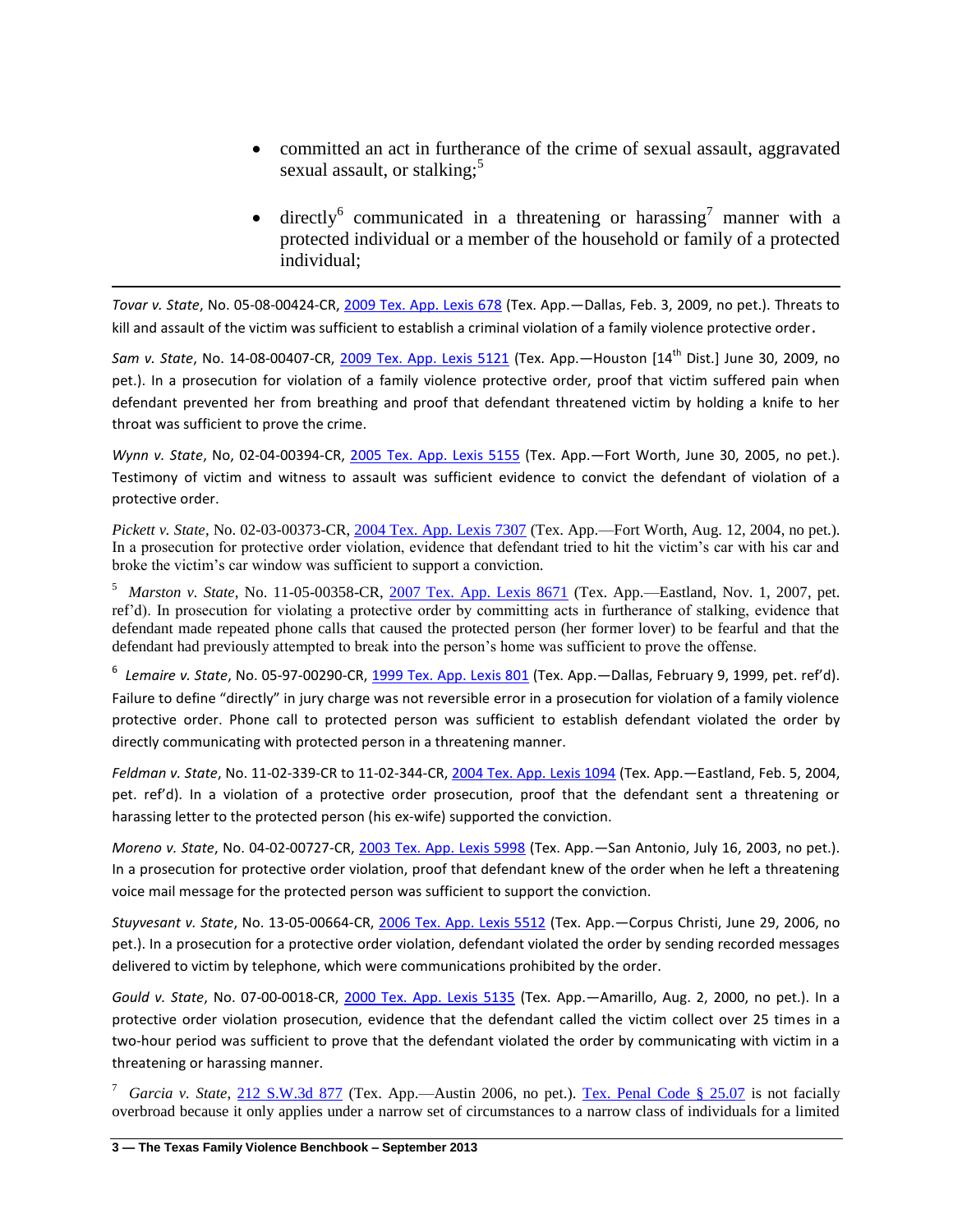- indirectly communicated a threat to a protected individual or a member of the protected individual's family or household;
- communicated in a manner prohibited by the protective order with a protected individual or with a member of a protected individual's family or house (e.g., direct communication when the order prohibits communications except through the protected individual's attorney);
- possessed a firearm;
- harmed, threatened, or interfered with the care, custody, or control of a pet, companion animal, or assistance animal (as defined in Texas Human Resources Code § 121.002) that is possessed by a person protected by the order;

- went to or within a specific distance of locations specifically described in the order, which may include:
	- o a residence;
	- o place of employment or business;
	- o child-care facility;

#### **OR**

 $\overline{a}$ 

 $\circ$  a school.<sup>8</sup>

8 *McGiffin v. State*, No. 13-03-094-CR, [2004 Tex. App. Lexis 6305](http://www.lexis.com/research/slft?cite=32303034205465782E204170702E204C45584953202036333035&keyenum=15451&keytnum=0) (Tex. App.—Corpus Christi, July 15, 2004, no pet.). In a prosecution for protective order violation, evidence that the defendant went within 500 feet of prohibited place (victim's residence) was sufficient to support a conviction.

*Spencer-Auber v. State*, No. 05-03-01259-CR, [2004 Tex. App. Lexis 1723](http://www.lexis.com/research/slft?cite=32303034205465782E204170702E204C45584953202031373233&keyenum=15451&keytnum=0) (Tex. App.—Dallas, Feb. 23, 2004, pet. dism'd). In a prosecution for violation of a protective order, testimony from victim and witness that defendant was at a prohibited place (victim's residence) was sufficient evidence to support the conviction.

*Gardner v. State*, No. 05-05-00750-CR, [2006 Tex. App. Lexis 4417](http://www.lexis.com/research/slft?cite=32303036205465782E204170702E204C45584953202034343137&keyenum=15451&keytnum=0) (Tex. App.—Dallas May 24, 2006, no pet.). In a prosecution for violation of protective order, evidence that the defendant drove past prohibited location (exgirlfriend's house) was sufficient to support the conviction.

amount of time; further, it does not reach a substantial amount of constitutionally protected conduct because it is limited to "threatening" or "harassing" communications. As approved in other cases, the definition of "harass" as used to prove a violation of Penal Code § 25.07 is not unconstitutionally vague because it includes the following elements: (1) a course of conduct; (2) directed at a specific person or persons; (3) causing or tending to cause substantial distress; and (4) having no legitimate purpose.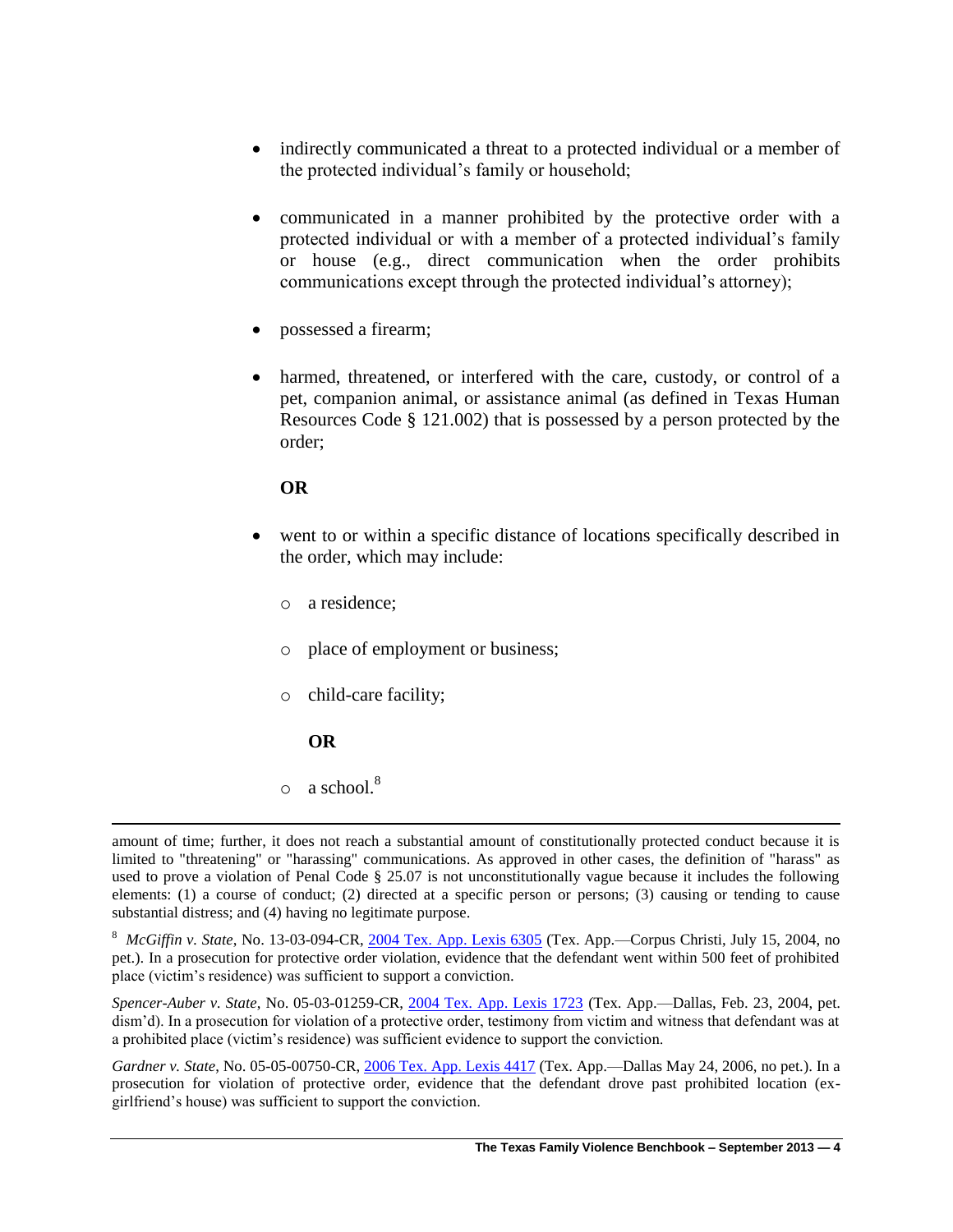#### (Tex. Penal Code  $\S 25.07(a)$ )

### **9.1.2 Definitions.**

For purposes of prosecution under [Tex. Penal Code § 25.07:](http://www.lexis.com/research/slft?cite=54582050656E616C20436F646520A72032352E30373A&keyenum=15452&keytnum=0)

- assistance animal has the meaning assigned to it in Texas Human Resources Code § 121.002.
- family violence, family, household, and member of a household have the meanings assigned by [Tex. Fam. Code Chapter 71;](http://www.lexis.com/research/slft?cite=54582046616D696C7920436F64652043686170746572203731&keyenum=15452&keytnum=0)<sup>9</sup>

*Dukes v. State*, [239 S.W.3d 444](http://www.lexis.com/research/slft?cite=32333920532E572E336420343434&keyenum=15451&keytnum=0) (Tex. App.—Dallas 2007, pet. ref'd). In a prosecution for a violation of a protective order, the defendant knew address of prohibited place (wife's residence) so the fact that the order had the incorrect address was not a defense to prosecution of violation by going within 500 feet of the prohibited place.

*Russell v. State*, No. 02-05-00346-CR, 2006 [Tex. App. Lexis 8866](http://www.lexis.com/research/slft?cite=32303036205465782E204170702E204C45584953202038383636&keyenum=15451&keytnum=0) (Tex. App.—Fort Worth, Oct. 12, 2006, no pet.). In a prosecution for a protective order violation, evidence from a map that established that the defendant was within 200 feet of the victim's residence supported the conviction.

*McIntosh v. State*, No, 04-08-00713-CR and 04-08-00713-CR, [2009 Tex. App. Lexis 8845](http://www.lexis.com/research/slft?cite=32303039205465782E204170702E204C45584953202038383435&keyenum=15451&keytnum=0) (Tex. App.—San Antonio, Nov. 18, 2009, pet. ref'd). In a prosecution for a protective order violation, it was not a defense to prosecution for being at a prohibited location that defendant and victim were living together.

*Sanchez v. State*, No. 03-08-00707-CR, [2009 Tex. App. Lexis 7044](http://www.lexis.com/research/slft?cite=32303039205465782E204170702E204C45584953202037303434&keyenum=15451&keytnum=0) (Tex. App.—Austin, Aug 31, 2009, no pet.). In a prosecution for a violation of a protective order, evidence that the defendant entered a prohibited place (his exwife's home) was sufficient to support the conviction.

*McEuen v. State*, No. 03-08-0707-CR, [2009 Tex. App. Lexis 7044](http://www.lexis.com/research/slft?cite=32303039205465782E204170702E204C45584953202037303434&keyenum=15451&keytnum=0) (Tex. App.—Houston [14<sup>th</sup> Dist.] Aug. 13, 2009. no pet.) In a prosecution for a violation of a protective order, evidence in the form of testimony and photographs established that the defendant violated the order by twice going within 200 yards of a prohibited place (victim's residence).

<sup>9</sup> Family includes individuals related by consanguinity or affinity, as determined under [Tex. Gov't Code §§ 573.022](http://www.lexis.com/research/slft?cite=545820476F7665726E6D656E7420436F646520A7A7203537332E303232&keyenum=15452&keytnum=0) and 573.024, individuals who are former spouses of each other, individuals who are the parents of the same child, without regard to marriage, and a foster child and foster parent, without regard to whether those individuals reside together. If the relationship is established only by virtue of a marriage (e.g., mother-in-law), the familial relationship ceases to exist once the marriage ends.<sup>9</sup> [\(Tex. Fam. Code § 71.003\)](http://www.lexis.com/research/slft?cite=54582046616D696C7920436F646520A72037312E30303329&keyenum=15452&keytnum=0)

Family violence means:

 $\overline{\phantom{a}}$ 

(1) an act by a member of a family or household against another member of the family or household that is intended to result in physical harm, bodily injury, assault, or sexual assault or that is a threat that reasonably places the member in fear of imminent physical harm, bodily injury, assault, or sexual assault, but does not include defensive measures to protect oneself;

(2) abuse, as that term is defined by Tex. Fam. Code  $\S$  261.001(C), (E) and (G), by a member of a family or household toward a child of the family or household; or

(3) dating violence [\(Tex. Fam. Code § 71.004\).](http://www.lexis.com/research/slft?cite=54582046616D696C7920436F646520A72037312E303034292E&keyenum=15452&keytnum=0)

**Household** means a unit composed of persons living together in the same dwelling, without regard to whether they are related to each other. [\(Tex. Fam. Code § 71.005\).](http://www.lexis.com/research/slft?cite=54582046616D696C7920436F646520A72037312E303035292E&keyenum=15452&keytnum=0)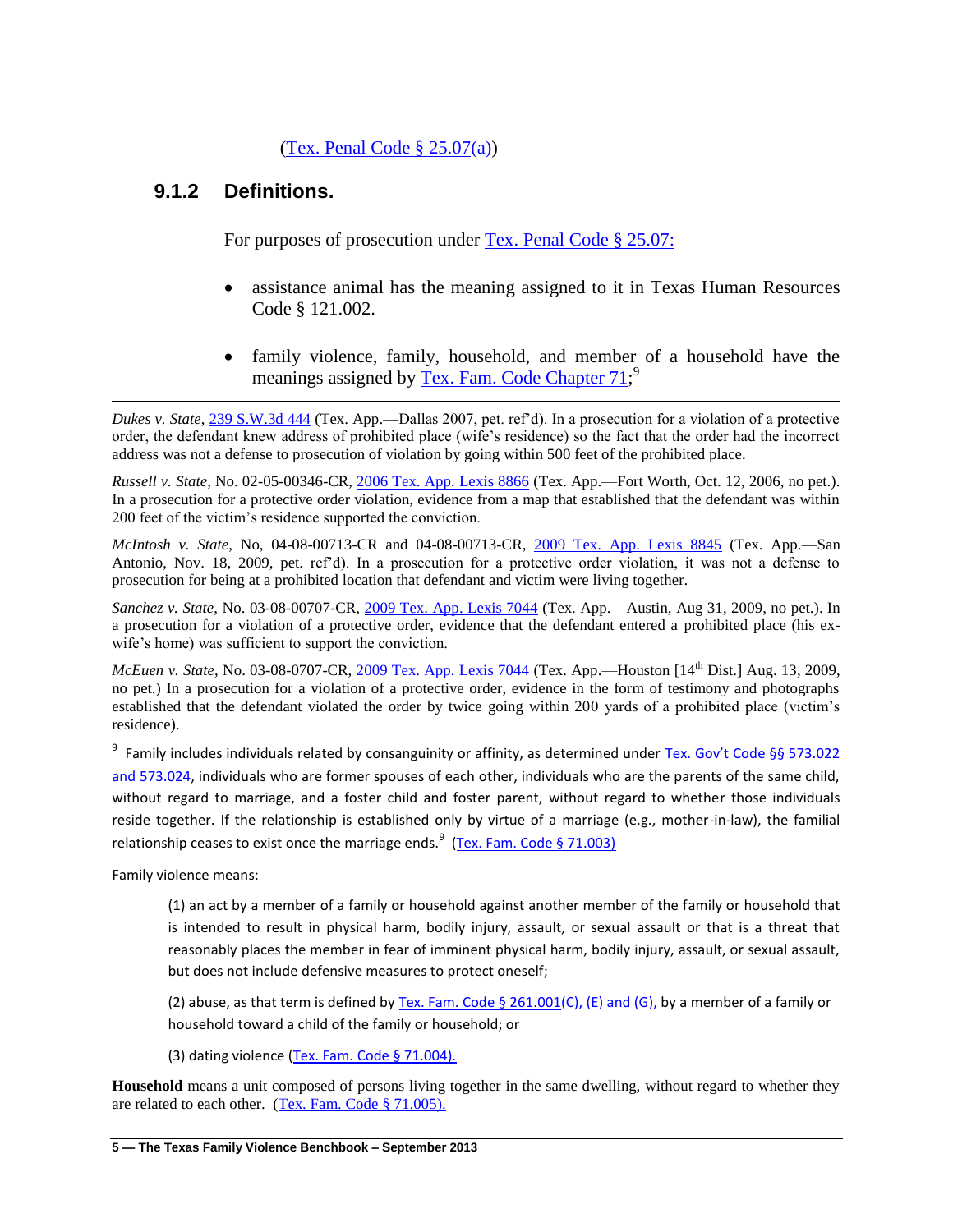#### **AND**

firearm has the meaning assigned by [Tex. Penal Code Chapter 46.](http://www.lexis.com/research/slft?cite=54582050656E616C20436F646520436861707465722034362E2&keyenum=15452&keytnum=0)<sup>10</sup>

[\(Tex. Penal Code 25.07\(](http://www.lexis.com/research/slft?cite=54582050656E616C20436F646520436F64652032352E3037&keyenum=15452&keytnum=0)b))

## **9.1.3 Venue; burden and standard of proof; mediation referral prohibited.**

- Venue is in the county where:
	- o the protective order was issued;

#### **OR**

- o the offense occurred.
- The prosecution must prove all elements of the case beyond a reasonable doubt.
- In criminal cases for family violence offenses, the court shall **NOT** refer or order the victim or defendant to mediation, dispute resolution, arbitration, or other similar procedures.

[\(Tex. Code Crim. Proc. art. 5.07;](http://www.lexis.com/research/slft?cite=5465782E20436F6465204372696D2E2050726F632E206172742E20352E3037&keyenum=15452&keytnum=0) [Tex. Code Crim. Proc. art.5.08\)](http://www.lexis.com/research/xlink?app=00075&view=full&searchtype=get&search=Tex.+Code+Crim.+Proc.+art.+5.08)

#### **9.1.4 Defenses.**

 $\overline{\phantom{a}}$ 

- It is **NOT** a defense to prosecution:
	- o that the person protected by the order engaged in retaliatory conduct or agreed to the act constituting the violation;<sup> $^{11}$ </sup>

Member of a household includes a person who previously lived in a household. (Tex. [Fam. Code § 71.006\).](http://www.lexis.com/research/slft?cite=54582046616D696C7920436F646520A72037312E303036292E&keyenum=15452&keytnum=0)

<sup>10</sup> **Firearm** means any device designed, made, or adapted to expel a projectile through a barrel by using the energy generated by an explosion or burning substance or any device readily convertible to that use. Firearm does not include a firearm that may have, as an integral part, a folding knife blade or other characteristics of weapons made illegal by this chapter and that is:

- (A) an antique or curio firearm manufactured before 1899; or
- (B) a replica of an antique or curio firearm manufactured before 1899, but only if the replica does not use
- rim fire or center fire ammunition. (Tex. Penal Code §  $46.01(3)$ ; [18 U.S.C. 921\(](http://www.lexis.com/research/slft?cite=31382055534320393231&keyenum=15452&keytnum=0)a)(3)).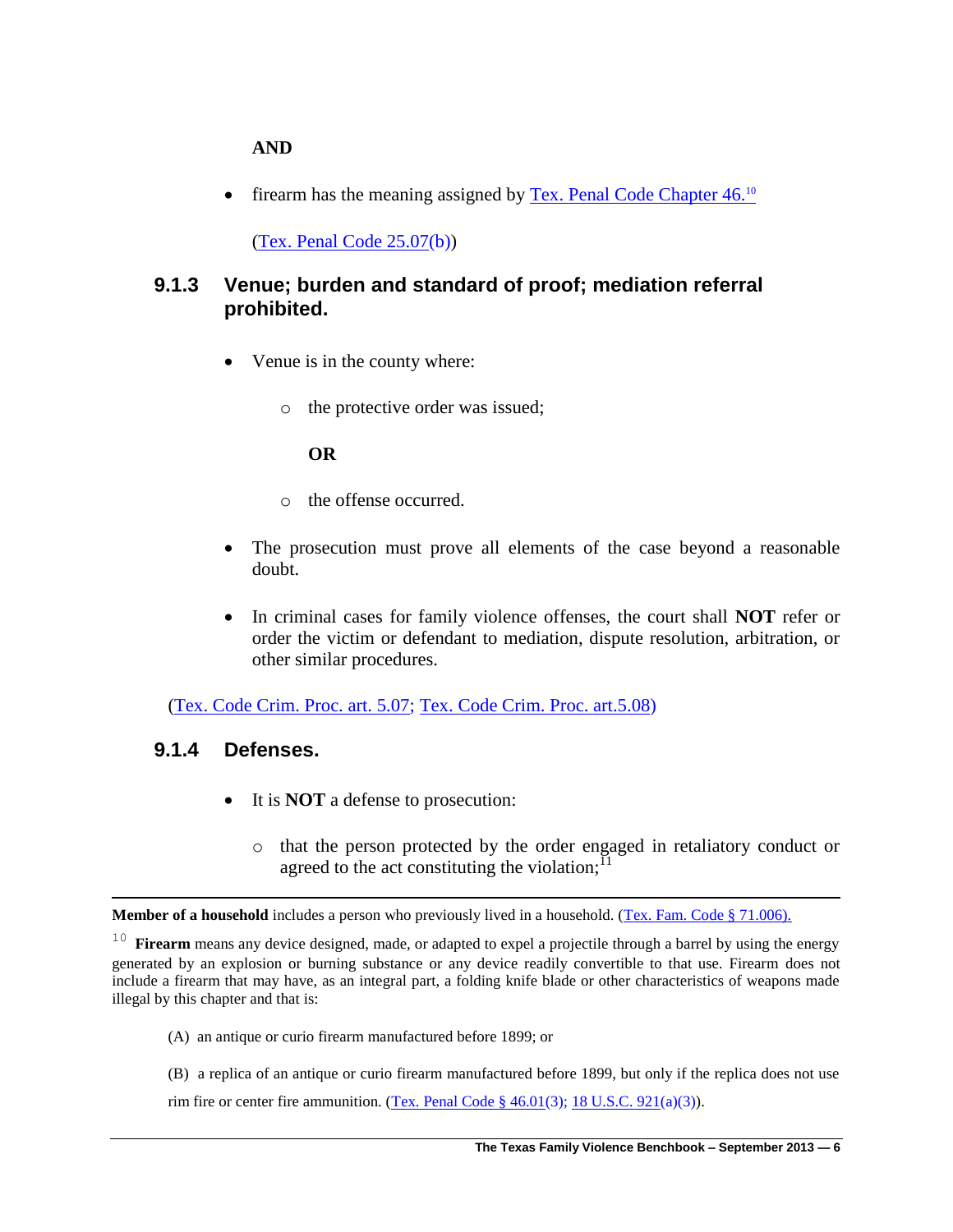o that the protective order lacked confidential information about the protected person's residence, place of work or the child-care facility or school of a family or household member of the protected person:<sup>12</sup>

#### **OR**

- $\circ$  that the defendant failed to sign as approving the order's form.<sup>13</sup>
- A defendant in a criminal case may not collaterally attack a protective order if the defendant had notice and an opportunity to participate in the protective order proceeding. $^{14}$
- Because a person protected by the order is not subject to arrest for violating the order, the person's protected status is a defense to prosecution under the statute.

[\(Tex. Penal Code §§ 25.07\(](http://www.lexis.com/research/slft?cite=54582050656E616C20436F646520A7A72032352E3037&keyenum=15452&keytnum=0)d)-(f))

### **9.1.5 Dual prosecution.**

 $\overline{a}$ 

If the conduct in violation of Tex. Penal Code  $\S$  25.07 also violates another section of the Penal Code, the defendant may be prosecuted under both sections.<sup>15</sup>

 $(Tex. Penal Code § 25.07(c))$  $(Tex. Penal Code § 25.07(c))$ 

<sup>11</sup> *McIntosh v. State*, No. 04-08-00713-CR and 04-08-00713-CR, [2009 Tex. App. Lexis 8845](http://www.lexis.com/research/slft?cite=32303039205465782E204170702E204C45584953202038383435&keyenum=15451&keytnum=0) (Tex. App.—San Antonio, Nov. 18, 2009, pet. ref'd). In a prosecution for a protective order violation, it was not a defense to prosecution for being at a prohibited location that defendant and victim were living together.

<sup>&</sup>lt;sup>12</sup> *Patton v. State*, [835 S.W.3d 684](http://www.lexis.com/research/slft?cite=38333520532E572E336420363834&keyenum=15451&keytnum=0) (Tex. App.—Dallas 1992, no pet.). Omission of wife's work address from the protective order and failure to prove the order's exact cause number in criminal case for protective order violation did not render the evidence insufficient to prove the crime.

See also *Polk v. State*, No. 02-02-038-CR , [2003 Tex. App. Lexis 4415](http://www.lexis.com/research/slft?cite=32303033205465782E204170702E204C45584953202034343135&keyenum=15451&keytnum=0) (Tex. App.—Fort Worth, May 22, 2003).

<sup>&</sup>lt;sup>13</sup> *McIntosh v. State*, No. 04-08-00713-CR and 04-08-00713-CR, [2009 Tex. App. Lexis 8845](http://www.lexis.com/research/slft?cite=32303039205465782E204170702E204C45584953202038383435&keyenum=15451&keytnum=0) (Tex. App.—San Antonio, Nov. 18, 2009, pet. ref'd). In a prosecution for a protective order violation, the order was not void or otherwise unenforceable because it bore a notation that both the defendant and the victim refused to sign as approving the form of the order.

<sup>&</sup>lt;sup>14</sup> Ramirez v. State, No. 08-07-00207-CR, [2008 Tex. App. Lexis 6195](http://www.lexis.com/research/slft?cite=32303038205465782E204170702E204C45584953202036313935&keyenum=15451&keytnum=0) (Tex. App.—El Paso, Aug. 14, 2008, no pet.). In a prosecution for a protective order violation, the defendant impermissibly collaterally attacked the protective order by asserting that a variance between the cause number listed in the notice of hearing and the number included on the final order rendered the order unenforceable.

<sup>&</sup>lt;sup>15</sup> See *Marston v. State*, No. 11-05-358-CR, [2007 Tex. App. Lexis 8671](http://www.lexis.com/research/slft?cite=32303037205465782E204170702E204C45584953202038363731&keyenum=15451&keytnum=0) (Tex. App.—Eastland, Nov.1, 2007, pet. ref'd). A defendant was subject to prosecution for burglary and for violating a protective order by committing acts in furtherance of stalking.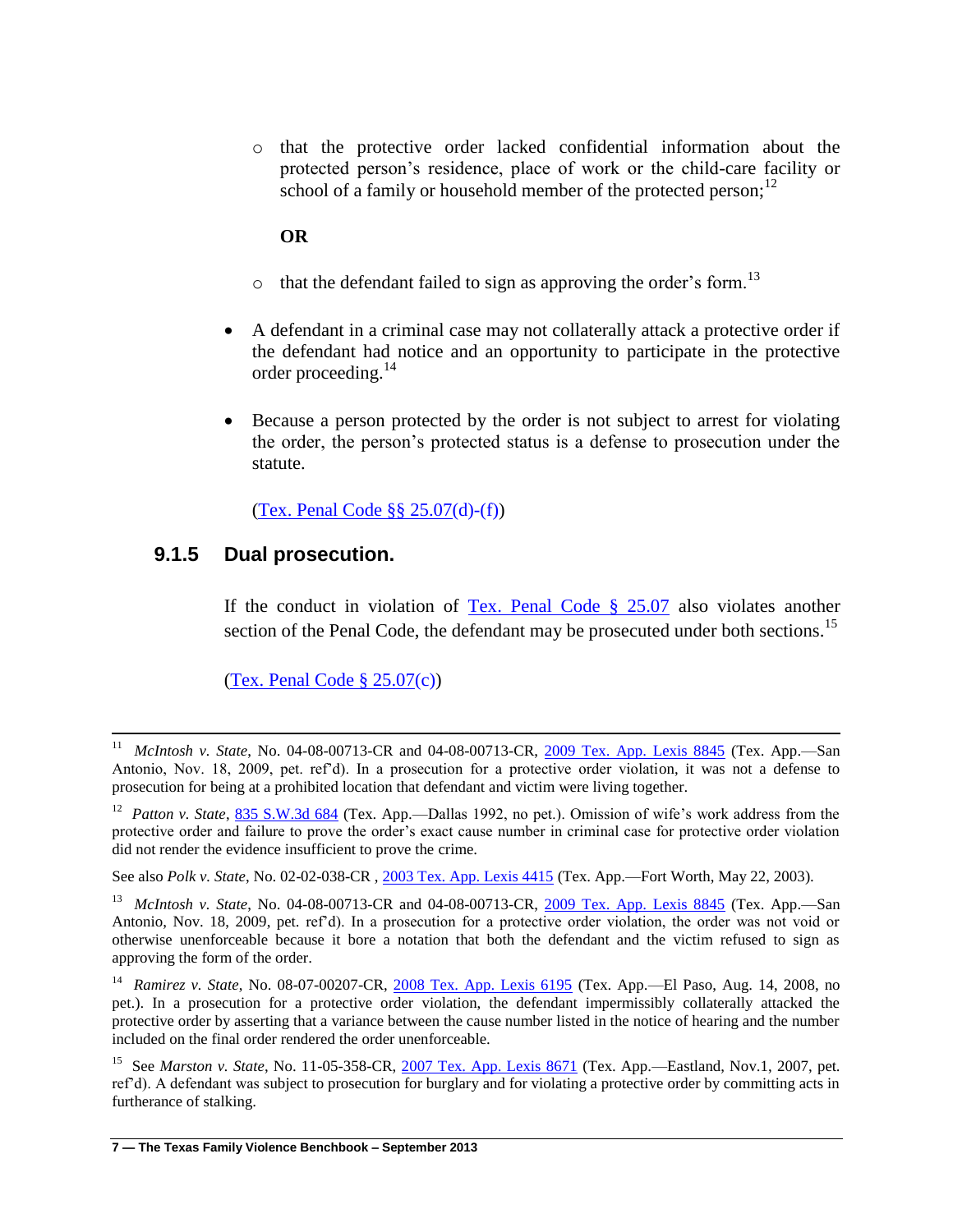## **9.1.6 Continuances.**

In prosecutions for violations of Texas Family Code protective orders, motions for continuance require that:

 upon request of a party, the court must state the reason for the continuance on the record;

### **AND**

 before granting a motion for continuance, the court must consider the impact on the victim of continuing the case.

[\(Tex. Code Crim. Proc. art. 29.14\)](http://www.lexis.com/research/slft?cite=5465782E20436F6465204372696D2E2050726F632E206172742E2032392E313429&keyenum=15452&keytnum=0)

## **9.1.7 Jury charge.**

In prosecution for a violation of a protective order, the jury charge should define the phrase "in violation of an order" issued under applicable statute.<sup>16</sup>

### **9.1.8 Level of offense.**

A violation of [Tex. Penal Code § 25.07](http://www.lexis.com/research/slft?cite=54582050656E616C20436F646520A72032352E3037&keyenum=15452&keytnum=0) is a Class A misdemeanor.

(Tex. Penal. Code  $\S 25.07(g)$ )

 16 *Lemaire v. State*, No. 05-97-00290-CR, [1999 Tex. App. Lexis 801](http://www.lexis.com/research/slft?cite=31393939205465782E204170702E204C455849532020383031&keyenum=15451&keytnum=0) (Tex. App.—Dallas, February 9, 1999, pet. ref'd). Failure to define "directly" in jury charge was not reversible error in a prosecution for violation of a family violence protective order.

*Villareal v. State*, [286 S.W.3d 321](http://www.lexis.com/research/slft?cite=32383620532E572E336420333231&keyenum=15451&keytnum=0) (Tex. Crim. App. 2009). It was not error to instruct the jury on terms "dating violence" and "dating relationship" as those terms affect the meaning of family violence element of protective order violation offense.

*Marston v. State*, No. 11-05-358-CR, [2007 Tex. App. Lexis 8671](http://www.lexis.com/research/slft?cite=32303037205465782E204170702E204C45584953202038363731&keyenum=15451&keytnum=0) (Tex. App.—Eastland, Nov.1, 2007, pet. ref'd). In a prosecution for violating a protective order by committing acts in furtherance of stalking, a jury charge that allowed the jury to find the defendant had committed a felony if she committed two or more of enumerated acts did not allow less than unanimous verdict because the conduct listed were just alternate means of committing the offense charged.

*Castaneda v. State*, No. 08-02-00381-CR[, 2004 Tex. App. Lexis 2300](http://www.lexis.com/research/slft?cite=32303034205465782E204170702E204C45584953202032333030&keyenum=15451&keytnum=0) (Tex. App.—El Paso, Mar. 11, 2004, no pet.). In a prosecution for a violation of a protective order, the jury charge was proper because the abstract portion of the charge properly listed all the elements of the charge and the application portion required finding that defendant knowingly or intentionally committed an act of family violence against a protected person before the defendant could be convicted.

*Harvey v. State*, [78 S.W.3d 368](http://www.lexis.com/research/slft?cite=373820532E572E336420333638&keyenum=15451&keytnum=0) (Tex. Crim. App. 2002). In a prosecution for a violation of a protective order, the jury charge should define the phrase "in violation of an order" issued under applicable statute.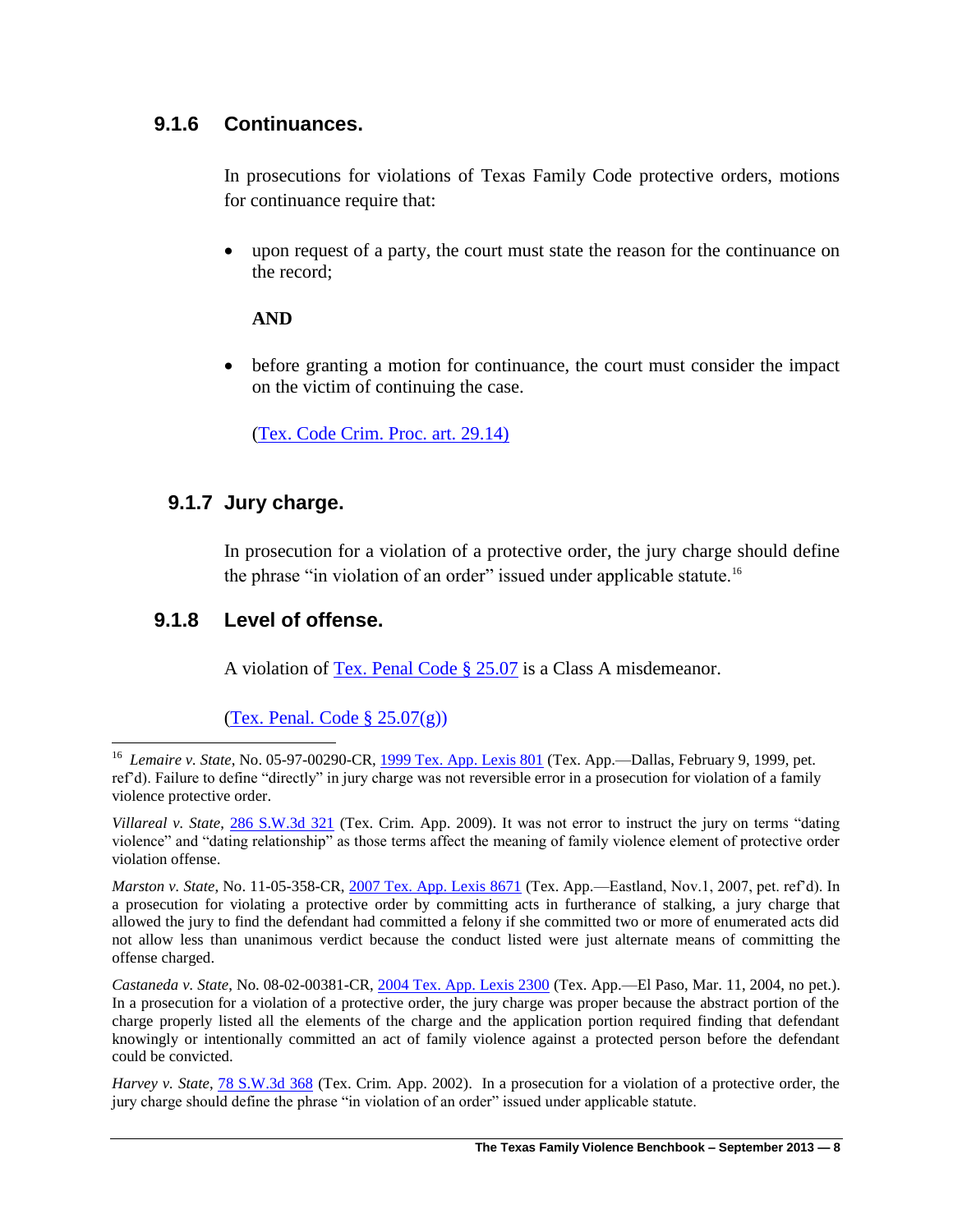## **9.1.9 Enhancement of punishment.**

Punishment may be enhanced to a third degree felony upon proof that:

- the defendant has at least two prior convictions for violations of [Tex. Penal](http://www.lexis.com/research/slft?cite=54582050656E616C20436F646520A72032352E3037&keyenum=15452&keytnum=0)  Code §  $25.07$ ;<sup>17</sup>
- the defendant violated the protective order by committing an assault;

#### **OR**

the defendant violated the protective order by stalking another person.<sup>18</sup>

(Tex. Penal Code  $\S 25.07(g)$ )

### **9.1.10 Sentencing.**

The trial court is not required to impose a probated sentence after a conviction for a protective order violation.<sup>19</sup> To support a sentence for a protective order violation, the indictment or information must allege that offense.<sup>20</sup>

## **9.1.11 Warning.**

<sup>&</sup>lt;sup>17</sup> *Robertson v. State*, <u>175 S.W.3d 359</u> (Tex. App.—Houston [14<sup>th</sup> Dist.] 2004, pet. ref'd). In a prosecution for protective order violation, defendant's sentence was enhanced to felony with proof of two prior violations. Evidence that defendant threatened victim verbally and displayed a box-cutter was sufficient to establish a violation of the order.

<sup>&</sup>lt;sup>18</sup> See *Marston v. State*, No. 11-05-358-CR, [2007 Tex. App. Lexis 8671](http://www.lexis.com/research/slft?cite=32303037205465782E204170702E204C45584953202038363731&keyenum=15451&keytnum=0) (Tex. App.—Eastland, Nov.1, 2007, pet. ref'd). In a prosecution for violating a protective order by committing acts in furtherance of stalking, evidence that the defendant made repeated phone calls that caused the protected person (her former lover) to be fearful and that the defendant had previously attempted to break into the victim's home was sufficient to prove that defendant committed offense of stalking as well as violation of protective order.

<sup>19</sup> *Clark v. State*, No. 14-07-00276-CR, [2008 Tex. App. Lexis 6620](http://www.lexis.com/research/slft?cite=32303038205465782E204170702E204C45584953202036363230&keyenum=15451&keytnum=0) (Tex. App.—Houston [14th Dist.] Sept. 2, 2008, pet. ref'd). In a prosecution for violation of Tex. Penal Code  $\S$  25.07, the trial court did not have to grant probation when the defendant had prior family violence assault conviction and received the minimum sentence.

*Anderson v. State*, No. 10-07-00294-CR, [2008 Tex. App. Lexis 6132](http://www.lexis.com/research/slft?cite=32303038205465782E204170702E204C45584953202036313332&keyenum=15451&keytnum=0) (Tex. App.—Waco, Aug. 13, 2008, no pet.). In a prosecution for violation of a protective order, the trial court did not abuse its discretion by not reducing length of sentence when probation was revoked due to defendant's commission of another family violence assault.

<sup>20</sup> *Owens v. State*, No. 02-06-00145-CR, [2006 Tex. App. Lexis 5756](http://www.lexis.com/research/slft?cite=32303036205465782E204170702E204C45584953202035373536&keyenum=15451&keytnum=0) (Tex. App.— Fort Worth, June 29, 2006, no pet.). A defendant had a valid appellate point that his sentence for a protective order violation was a variance from the indicted offense of assault.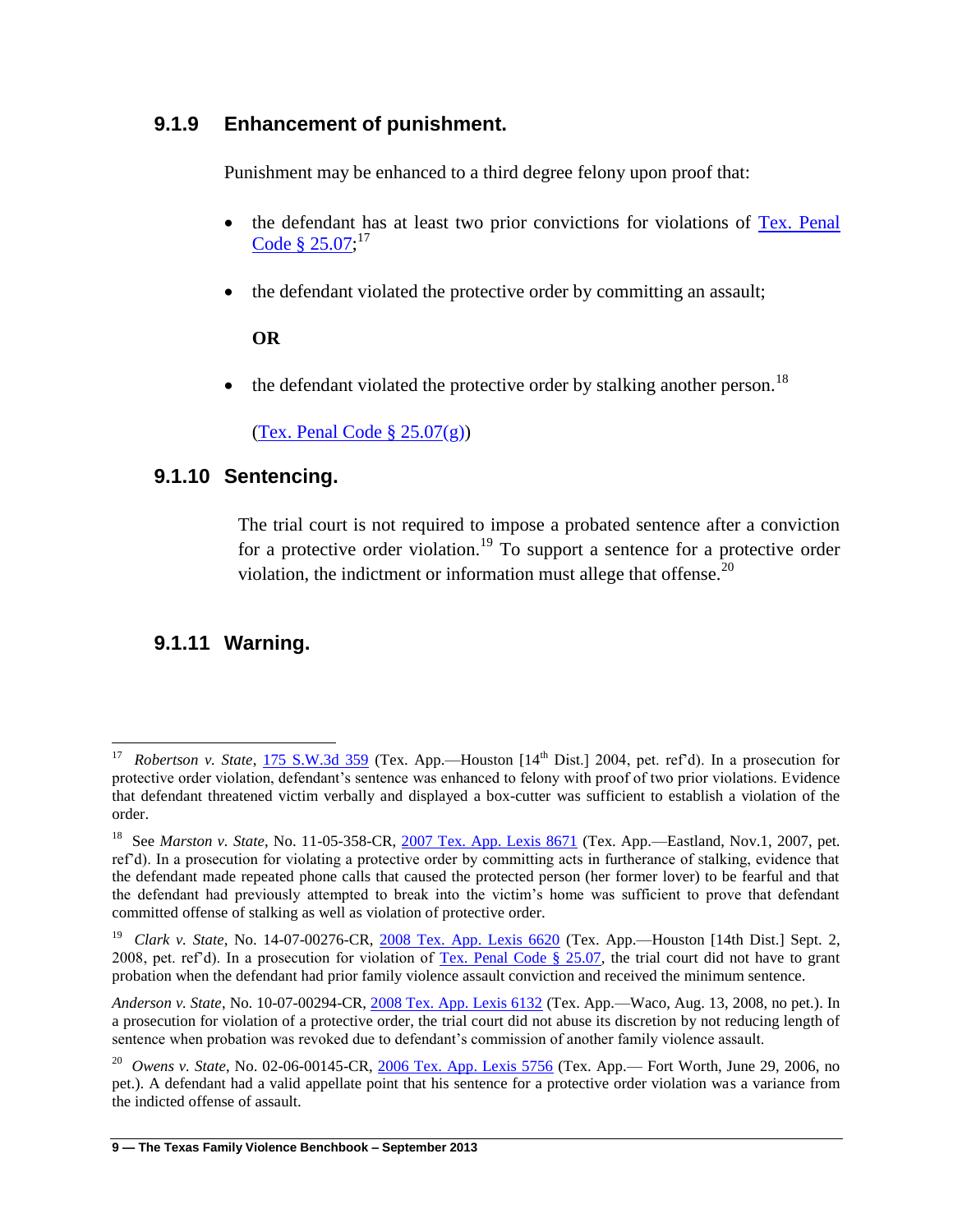After a defendant is convicted of a Class A misdemeanor family violence offense, the court must warn the defendant that possession of a firearm is a criminal offense.

[\(Tex. Code Crim. Proc. art. 42.0131\)](http://www.lexis.com/research/slft?cite=5465782E20436F6465204372696D2E2050726F632E206172742E2034322E3031333129&keyenum=15452&keytnum=0) 

## *9.2 Penal Code § 25.07: Violation of a magistrate's order of emergency protection.*

## **9.2.1 Elements of the offense.**

 $\overline{\phantom{a}}$ 

The prosecution must establish that the defendant:

- (1) was subject to the terms and conditions of a protective order issued under [Tex.](http://www.lexis.com/research/slft?cite=5465782E20436F6465204372696D2E2050726F632E206172742E2031372E323932&keyenum=15452&keytnum=0)  [Code Crim. Proc. art. 17.292](http://www.lexis.com/research/slft?cite=5465782E20436F6465204372696D2E2050726F632E206172742E2031372E323932&keyenum=15452&keytnum=0) at the time of the offense;
- (2) knew of the magistrate's order;
- (3) intentionally engaged in one or more of the following acts that were prohibited by the order:
	- committed an act of family violence; $^{21}$
	- committed an act in furtherance of the crime of sexual assault, aggravated sexual assault, or stalking;
	- directly communicated in a threatening or harassing manner with a protected individual or a member of the household or family of a protected individual;
	- indirectly communicated a threat to a protected individual or a member of the protected individual's family or household;
	- communicated in a manner prohibited by the protective order with a protected individual or with a member of a protected individual's family or house (e.g., direct communication when the order prohibits communications except through the protected individual's attorney);

<sup>&</sup>lt;sup>21</sup> *Hernandez v. State*, No. 01-02-00986-CR, [2003 Tex. App. Lexis 6190](http://www.lexis.com/research/slft?cite=32303033205465782E204170702E204C45584953202036313930&keyenum=15451&keytnum=0) (Tex. App.—Houston [1<sup>st</sup> Dist.] July 17, 2003, pet. ref'd). Proof of assault on a protected person established violation of a magistrate's order of emergency protection. Proof that defendant received copy of order was sufficient to support conviction for violation of order whether or not defendant actually read the order.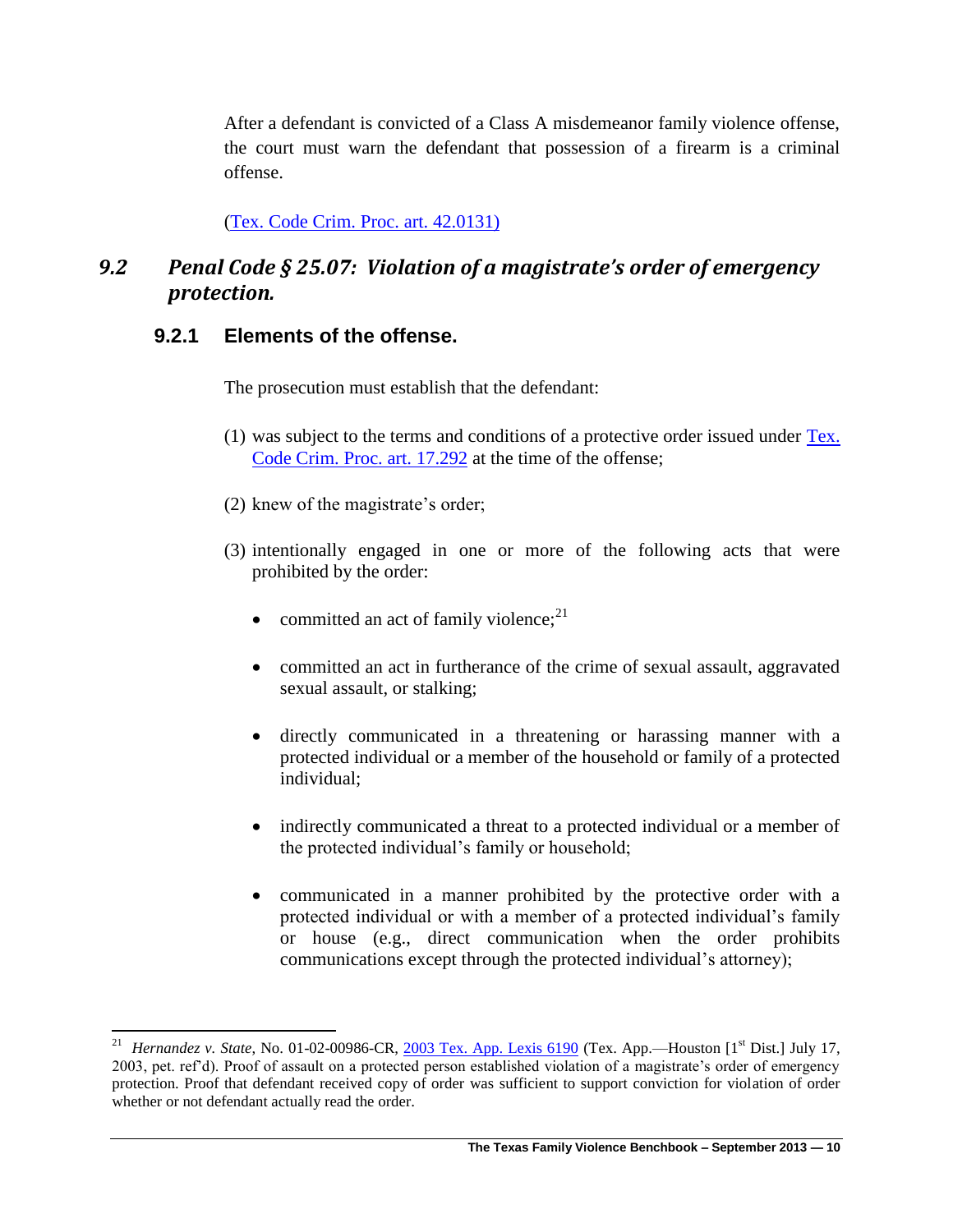went to or within a specific distance of locations specifically described in the order, which may include: a residence, child-care facility, or a school: $22$ 

#### **OR**

possessed a firearm.

[\(Tex. Penal Code § 25.07\(](http://www.lexis.com/research/slft?cite=54582050656E616C20436F646520A72032352E3037&keyenum=15452&keytnum=0)a))

### **9.2.2 Definitions.**

For purposes of prosecution under [Tex. Penal Code § 25.07:](http://www.lexis.com/research/slft?cite=54582050656E616C20436F646520A72032352E30373A&keyenum=15452&keytnum=0)

- family violence, family, household, and member of a household have the meanings assigned by [Tex. Fam. Code Chapter 71;](http://www.lexis.com/research/slft?cite=54582046616D696C7920436F64652043686170746572203731&keyenum=15452&keytnum=0)<sup>23</sup>
- firearm has the meaning assigned by [Tex. Penal Code Chapter 46.](http://www.lexis.com/research/slft?cite=54582050656E616C20436F646520436861707465722034362E2&keyenum=15452&keytnum=0)<sup>24</sup>

**(**[Tex. Penal Code 25.07\(](http://www.lexis.com/research/slft?cite=54582050656E616C20436F646520436F64652032352E3037&keyenum=15452&keytnum=0)b)) .

### **9.2.3 Burden and standard of proof.**

The prosecution must prove all elements of the case beyond a reasonable doubt.<sup>25</sup>

### **9.2.4 Defenses.**

 It is **not** a defense to prosecution that the person protected by the order engaged in retaliatory conduct or agreed to the act constituting the violation;

 22 See *Torres v. State*, No. 02-03-520-CR, [2004 Tex. App.](http://www.lexis.com/research/slft?cite=32303034205465782E204170702E204C45584953202037353334&keyenum=15451&keytnum=0) Lexis 7534 (Tex. App.—Fort Worth, Aug. 19, 2004, no pet.). Defendant's admission that he went to the victim's apartment, a prohibited place, sufficient to support a conviction for a protective order violation.

 $2<sup>23</sup>$  See definition of family violence in ch. 2.

 $24$  See definition of firearm in ch. 2.

<sup>&</sup>lt;sup>25</sup> *Hernandez v. State*, No. 01-02-00986-CR, 2003 Tex. App. 6190 (Tex. App.—Houston [1<sup>st</sup> Dist.] July 17, 2003, pet. ref'd). Proof of the defendant's knowledge of the order was sufficiently proved by the court clerk's testimony that the signature on the order matched the defendant's; testimony of the responding officers was sufficient to establish that the victim of defendant's assault was the person protected by the order magistrate's order of emergency protection.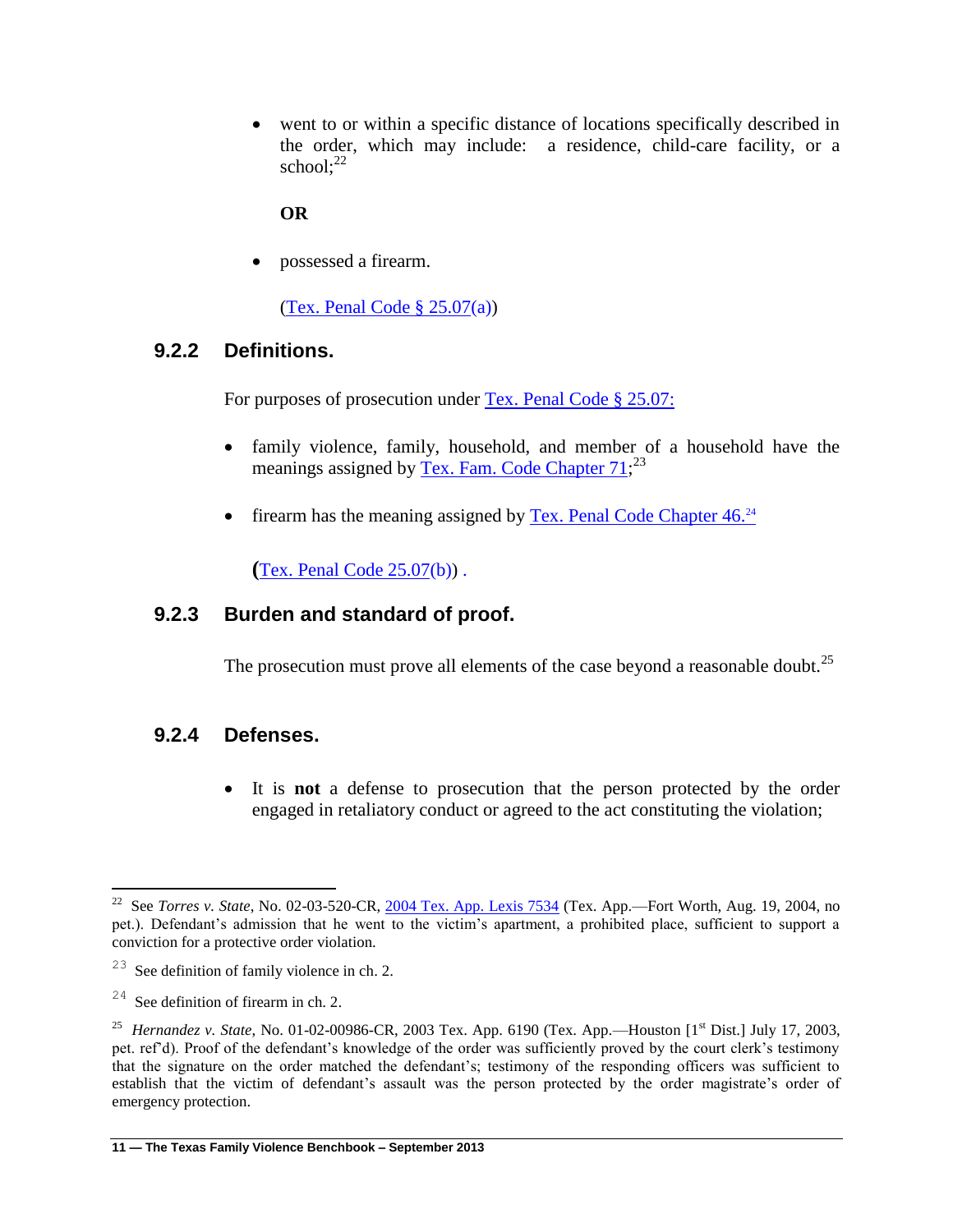It is **not** a defense to prosecution that the magistrate's order lacked confidential information about the location of the protected person's residence, place of work, or the child-care facility or school of a family or household member of the protected person;

[\(Tex. Penal Code §§ 25.07\(](http://www.lexis.com/research/slft?cite=54582050656E616C20436F646520A7A72032352E3037&keyenum=15452&keytnum=0)d)-(f))

## **9.2.5 Dual prosecution.**

If the conduct in violation of [Tex. Penal Code §](http://www.lexis.com/research/slft?cite=54582050656E616C20436F646520A72032352E3037&keyenum=15452&keytnum=0) 25.07 also violates another section of the Texas Penal Code, the defendant may be prosecuted under both sections.<sup>26</sup>

[\(Tex. Penal Code § 25.07\(](http://www.lexis.com/research/slft?cite=54582050656E616C20436F646520A72032352E3037&keyenum=15452&keytnum=0)c))

### **9.2.6 Level of offense.**

A violation of [Tex. Penal Code § 25.07](http://www.lexis.com/research/slft?cite=54582050656E616C20436F646520A72032352E3037&keyenum=15452&keytnum=0) is a Class A misdemeanor.<sup>27</sup>

(Tex. Penal. Code  $\S 25.07(g)$ )

### **9.2.7 Enhancement of punishment.**

Punishment may be enhanced to a third degree felony upon proof that the defendant:

- has at least two prior convictions for violations of [Tex. Penal Code § 25.07;](http://www.lexis.com/research/slft?cite=54582050656E616C20436F646520A72032352E3037&keyenum=15452&keytnum=0)
- violated the protective order by committing an assault;

#### **OR**

• violated the protective order by stalking another person.

(Tex. Penal Code  $\S 25.07(g)$ )

 26 *Black v. State*, No. 02-05-38-CR, [2006 Tex. App. Lexis 7823](http://www.lexis.com/research/slft?cite=32303036205465782E204170702E204C45584953202037383233&keyenum=15451&keytnum=0) (Tex. App.—Fort Worth, Aug. 31, 2006, pet. ref'd). Based on proof he threatened his wife and children with a knife, the defendant was convicted of aggravated assault and violation of a protective order with a deadly weapon finding on each count.

<sup>27</sup> *Ludwig v. State*, [969 S.W.2d 22, 29](http://www.lexis.com/research/slft?cite=39363920532E572E3264203232&keyenum=15451&keytnum=0) (Tex. App.—Fort Worth 1998, pet ref'd). A conviction for the misdemeanor offense of violation of a protective order will be considered a crime of moral turpitude when the underlying, uncharged offense is one of family violence or the direct threat of family violence.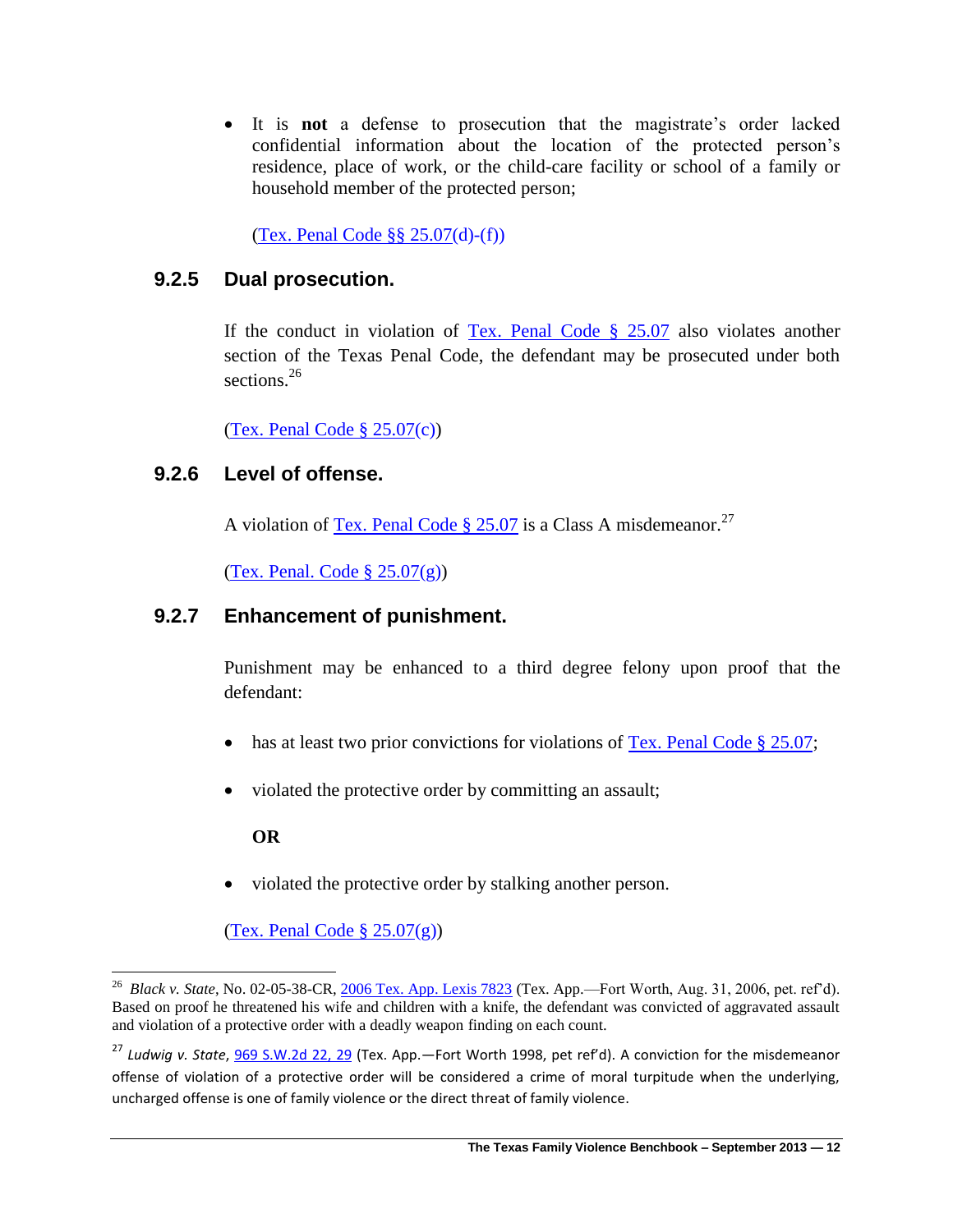## *9.3 Penal Code § 25.07: Violation of a bond condition.*

## **9.3.1 Elements of the offense.**

The prosecution must establish that the defendant:

- (1) was subject to bond that:
	- issued in a case after an arrest for a family violence offense; **OR**
	- **For offenses committed on or after September 1, 2013**: issued in a case after an arrest for sexual assault or abuse, or stalking. [Tex. Penal Code §](http://www.lexis.com/research/slft?cite=54582050656E616C20436F646520A72032352E3037&keyenum=15452&keytnum=0)   $25.07(a)$  $25.07(a)$

#### **AND**

 had one or more conditions that related to the safety of the victim or the community;

#### **AND**

- (2) knowingly or intentionally engaged in one or more of the following acts that were prohibited by a bond condition:
	- committed an act of family violence; $^{28}$
	- committed an act in furtherance of the crime of sexual assault, aggravated sexual assault, or stalking;
	- directly communicated in a threatening or harassing manner with a protected individual or a member of the household or family of a protected individual;
	- indirectly communicated a threat to a protected individual or a member of the protected individual's family or household;

 $\overline{\phantom{a}}$ 

<sup>&</sup>lt;sup>28</sup> *Hernandez v. State*, No. 01-02-00986-CR, [2003 Tex. App. Lexis 6190](http://www.lexis.com/research/slft?cite=32303033205465782E204170702E204C45584953202036313930&keyenum=15451&keytnum=0) (Tex. App.—Houston [1<sup>st</sup> Dist.] July 17, 2003, pet. ref'd). Proof of assault on protected person established violation of magistrate's order of emergency protection. Proof that defendant received copy of order was sufficient to support conviction for violation of order whether or not defendant actually read the order.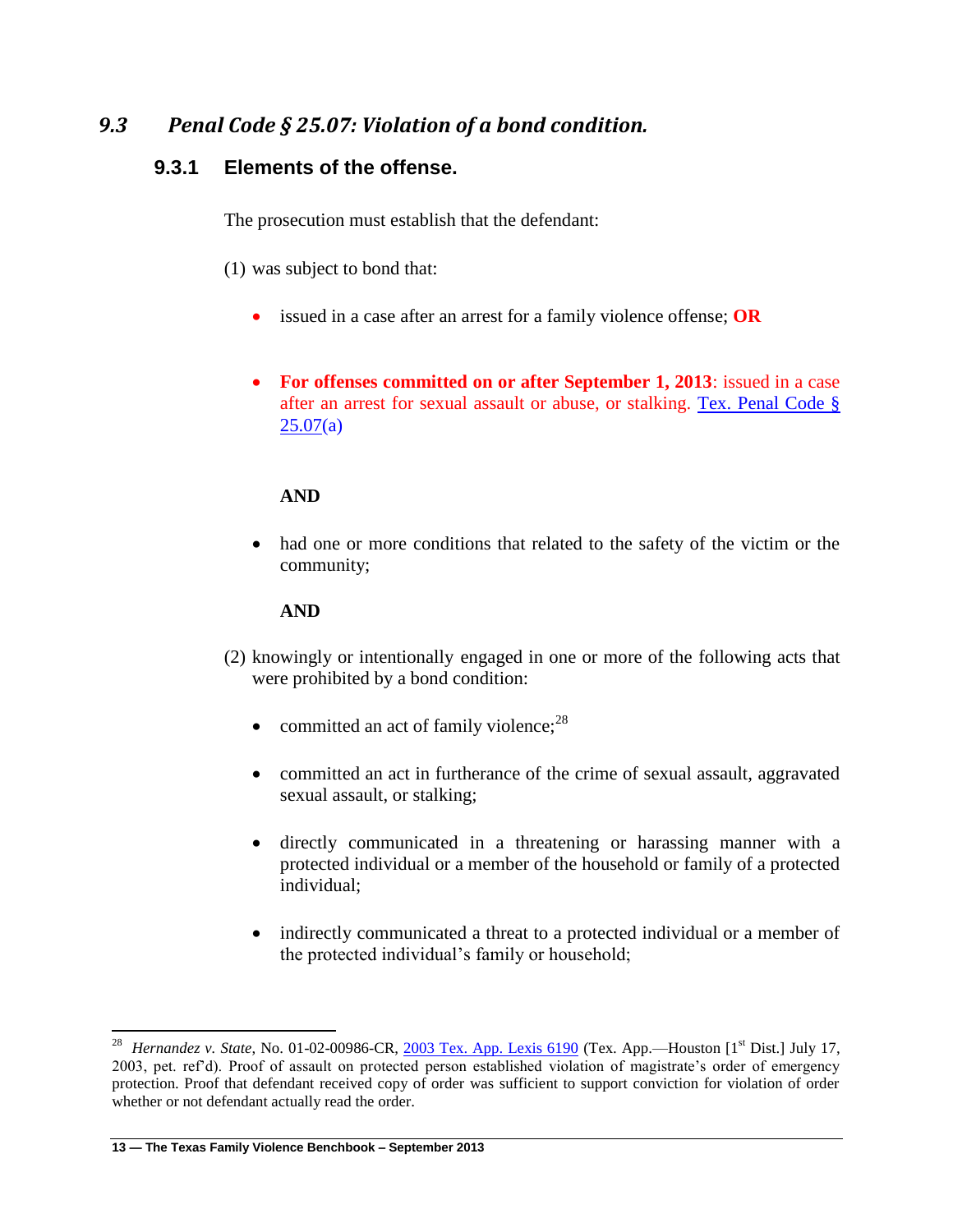- communicated in a manner prohibited by the protective order with a protected individual or with a member of a protected individual's family or house (e.g., direct communication when the order prohibits communications except through the protected individual's attorney);
- went to or within a specific distance of locations specifically described in the order, which may include: a residence, child-care facility, or a school: $29$

possessed a firearm or ammunition.

[\(Tex. Penal Code § 25.07\(](http://www.lexis.com/research/slft?cite=54582050656E616C20436F646520A72032352E3037&keyenum=15452&keytnum=0)a))

## **9.3.2 Definitions.**

For purposes of prosecution under [Tex. Penal Code § 25.07:](http://www.lexis.com/research/slft?cite=54582050656E616C20436F646520A72032352E30373A&keyenum=15452&keytnum=0)

- family violence, family, household, and member of a household have the meanings assigned by Chapter 71, Family Code; $30$
- **For offenses committed on or after September 1, 2013:**
	- o "Sexual abuse" means any act as described by § 21.02 or 21.11.
	- o "Sexual assault" means any act as described by § 22.011 or 22.021.
	- o "Stalking" means any conduct that constitutes an offense under § 42.072.
- firearm has the meaning assigned by Penal Code Chapter  $46.31$

[\(Tex. Penal Code § 25.07\(](http://www.lexis.com/research/slft?cite=54582050656E616C20436F646520A72032352E3037&keyenum=15452&keytnum=0)b))

## **9.3.3 Burden and standard of proof.**

The prosecution must prove all elements of the case beyond a reasonable doubt.<sup>32</sup>

 29 See *Torres v. State*, No. 02-03-520-CR, [2004 Tex. App. Lexis 7534](http://www.lexis.com/research/slft?cite=32303034205465782E204170702E204C45584953202037353334&keyenum=15451&keytnum=0) (Tex. App.—Fort Worth Aug. 19, 2004). Defendant's admission that he went to the victim's apartment, a prohibited place, was sufficient to support a conviction for a protective order violation.

 $30$  See footnote 231.

 $31$  See footnote 232.

<sup>32</sup> *Hernandez v. State*, No. 01-02-986-CR, 2003 Tex. App. 6190 (Tex. App.—Houston [1st Dist.] July 17, 2003, pet. ref'd). Proof of defendant's knowledge of the order was sufficiently proved by the court clerk's testimony that the signature on the order matched the defendant's; testimony of responding officers was sufficient to establish that the victim of defendant's assault was the person protected by the order magistrate's order of emergency protection.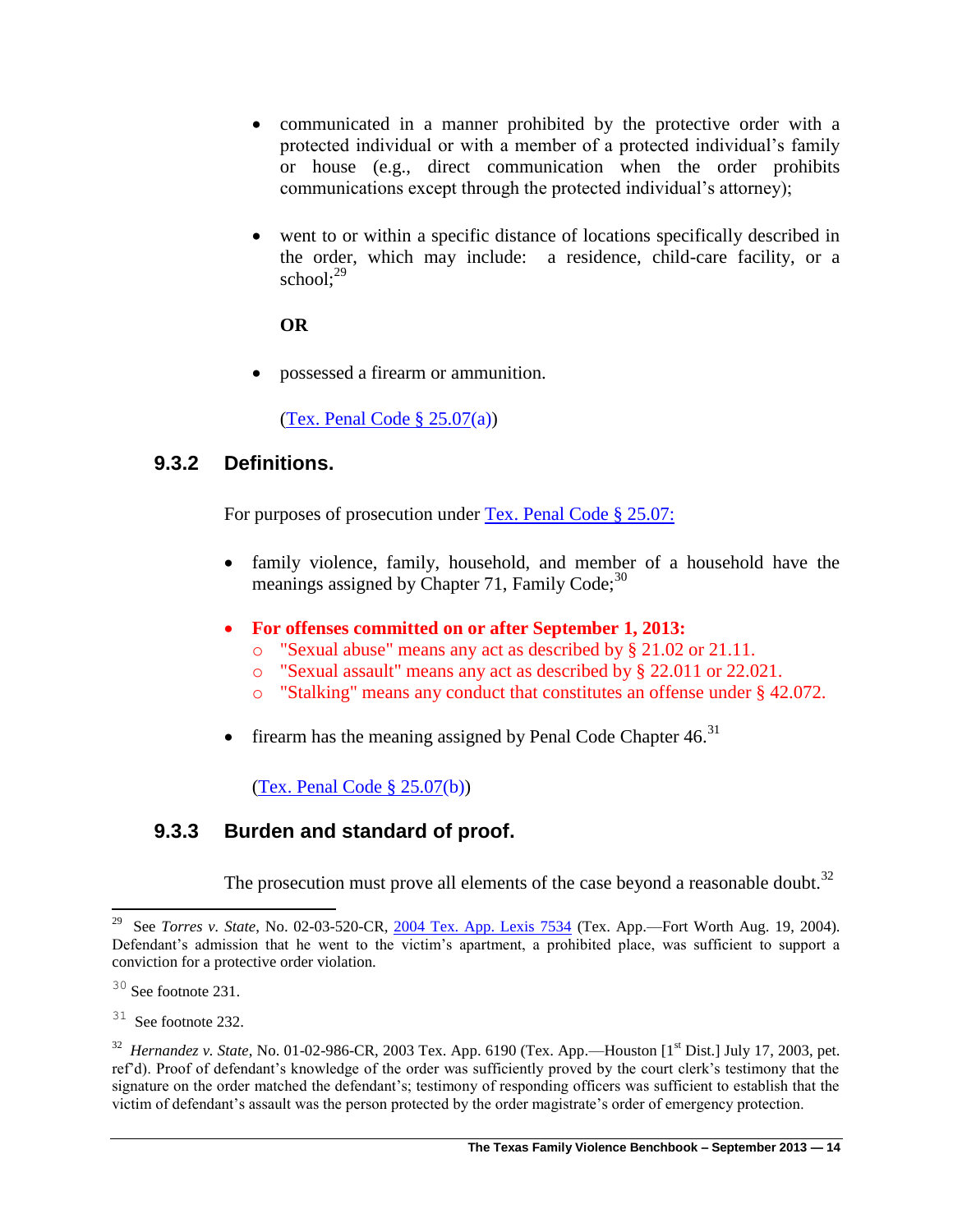## **9.3.4 Defenses.**

- It is **not** a defense to prosecution that a person protected by bond condition engaged in retaliatory conduct or agreed to the act constituting the violation;
- It is **not** a defense to prosecution that the bond condition lacked confidential information about a protected person's residence, place of work or the childcare facility or school of a family or household member of the protected person;

[\(Tex. Penal Code §§ 25.07\(](http://www.lexis.com/research/slft?cite=54582050656E616C20436F646520A7A72032352E3037&keyenum=15452&keytnum=0)d)-(f))

## **9.3.5 Dual prosecution.**

If the conduct in violation of  $Tex. Penal Code § 25.07 also violates another$ </u> section of the Penal Code, the defendant may be prosecuted under both sections.<sup>33</sup>

[\(Tex. Penal Code § 25.07\(](http://www.lexis.com/research/slft?cite=54582050656E616C20436F646520A72032352E3037&keyenum=15452&keytnum=0)c))

## **9.3.6 Level of offense.**

A violation of [Tex. Penal Code § 25.07](http://www.lexis.com/research/slft?cite=54582050656E616C20436F646520A72032352E3037&keyenum=15452&keytnum=0) is a Class A misdemeanor.<sup>34</sup>

(Tex. Penal Code  $\S 25.07(g)$ )

## **9.3.7 Enhancement of punishment.**

Punishment may be enhanced to a third degree felony upon proof that:

- the defendant has at least two prior convictions for violations of Tex. Penal [Code § 25.07;](http://www.lexis.com/research/slft?cite=54582050656E616C20436F646520A72032352E3037&keyenum=15452&keytnum=0)
- the defendant violated the bond by committing an assault;

<sup>34</sup> Ludwig v. State, <u>969 S.W.2d 22, 29</u> (Tex. App.—Fort Worth 1998, pet ref'd). A conviction for the misdemeanor offense of violation of a protective order will be considered a crime of moral turpitude when the underlying, uncharged offense is one of family violence or the direct threat of family violence.

 $\overline{\phantom{a}}$ 

<sup>33</sup> *Black v. State*, No. 02-05-38-CR, [2006 Tex. App. Lexis 7823](http://www.lexis.com/research/slft?cite=32303036205465782E204170702E204C45584953202037383233&keyenum=15451&keytnum=0) (Tex. App.—Fort Worth, Aug. 31, 2006, pet. ref'd). Based on threats to his wife and children with a knife, the defendant was convicted of aggravated assault and violation of a protective order with a deadly weapon finding on each count.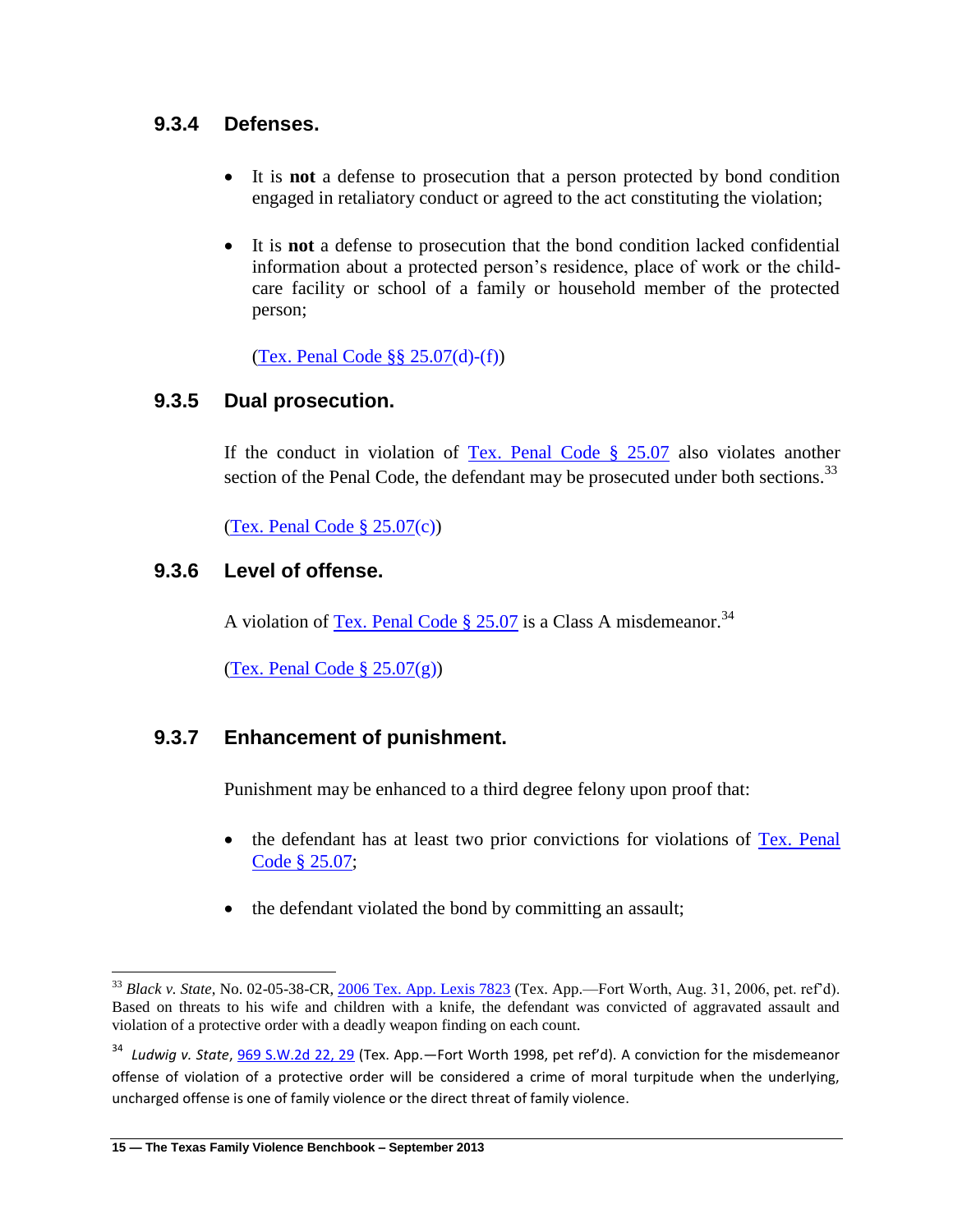• the defendant violated the bond by stalking another person.

(Tex. Penal Code  $\S 25.07(g)$ )

## *9.4 Penal Code § 25.071: Violation of a protective order for offenses motivated by bias or prejudice.*

### **9.4.1 Elements of the offense.**

The prosecution must establish that the defendant:

(1) was subject to the terms and conditions of a protective order issued under [Tex.](http://www.lexis.com/research/slft?cite=5465782E20436F6465204372696D2E2050726F632E206172742E20362E3038&keyenum=15452&keytnum=0)  [Code Crim. Proc. art. 6.08](http://www.lexis.com/research/slft?cite=5465782E20436F6465204372696D2E2050726F632E206172742E20362E3038&keyenum=15452&keytnum=0) at the time of the offense;

#### **AND**

- (2) knew of the protective order;
- (3) committed one or more of the following acts prohibited by the protective order:
	- directly communicated in a threatening or harassing manner with a protected individual or a member of the household or family of a protected individual;
	- indirectly communicated a threat to a protected individual or a member of the protected individual's family or household;
	- communicated in a manner prohibited by the protective order with a protected individual or with a member of a protected individual's family or house (e.g., direct communication when the order prohibits communications except through the protected individual's attorney);

#### **OR**

 went to or within a specific distance of locations specifically described in the order, which may include: a residence, place of employment or business, child-care facility, or a school;

**OR**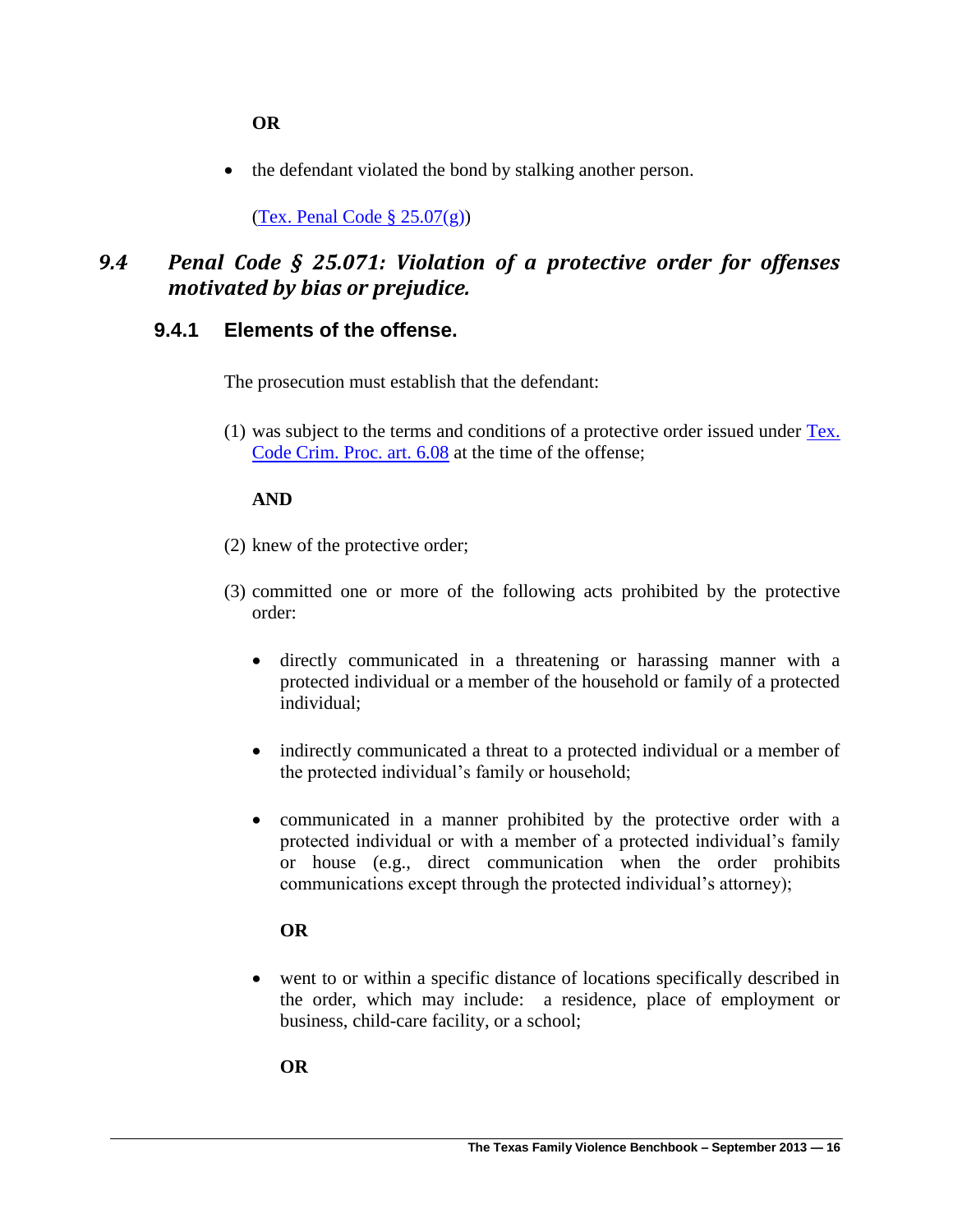- (4) due to bias or prejudice, intentionally engaged in one or more of the following acts in violation of the order:
	- committed an offense under Title 5 (homicide, kidnapping, unlawful restraint, trafficking in persons, sexual offenses, and assaults);
	- committed the offense of arson;
	- committed the offense of criminal mischief:

committed the offense of defacing another's property with graffiti.

[\(Tex. Penal Code § 25.071\(](http://www.lexis.com/research/slft?cite=54582050656E616C20436F646520A72032352E303731&keyenum=15452&keytnum=0)a)**)**

## **9.4.2 Bias or prejudice defined.**

In this context, bias or prejudice means the victim was chosen due to membership in a group identified by race, color, disability, religion, national origin or ancestry, age, gender, or sexual preference (regardless of whether that preference is for heterosexuality, homosexuality, or bisexuality).

[\(Tex. Code Crim. Proc. art. 42.014\).](http://www.lexis.com/research/slft?cite=5465782E20436F6465204372696D2E2050726F632E206172742E2034322E303134292E&keyenum=15452&keytnum=0) 

## **9.4.3 Defenses.**

A person protected by the order is not subject to arrest or prosecution for violating the order.

[\(Tex. Penal Code § 25.071\(](http://www.lexis.com/research/slft?cite=54582050656E616C20436F646520A72032352E303731&keyenum=15452&keytnum=0)c))

## **9.4.4 Dual prosecution.**

If the conduct in violation of [Tex. Penal Code § 25.071](http://www.lexis.com/research/slft?cite=54582050656E616C20436F646520A72032352E303731&keyenum=15452&keytnum=0) also violates another section of the Penal Code, the defendant may be prosecuted under both sections.

[\(Tex. Penal Code § 25.071\(](http://www.lexis.com/research/slft?cite=54582050656E616C20436F646520A72032352E303731&keyenum=15452&keytnum=0)b))

## **9.4.5 Level of offense.**

A violation of [Tex. Penal Code § 25.07](http://www.lexis.com/research/slft?cite=54582050656E616C20436F646520A72032352E3037&keyenum=15452&keytnum=0) is a Class A misdemeanor.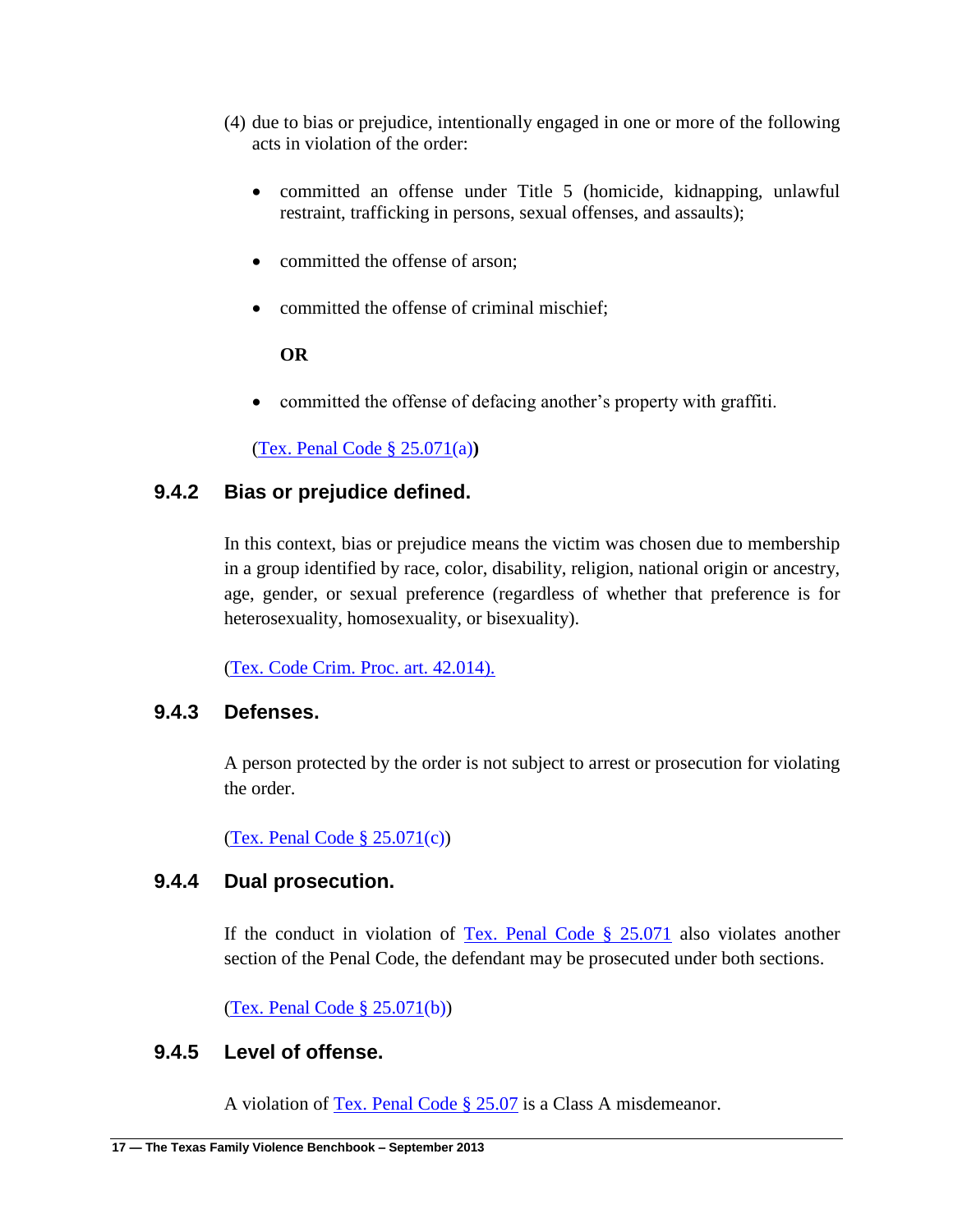[\(Tex. Penal Code § 25.071\(](http://www.lexis.com/research/slft?cite=54582050656E616C20436F646520A72032352E303731&keyenum=15452&keytnum=0)d))

## **9.4.6 Enhancement of punishment.**

Punishment may be enhanced to a third degree felony upon proof that:

• the defendant has at least two prior convictions for violations of Tex. Penal [Code § 25.071;](http://www.lexis.com/research/slft?cite=54582050656E616C20436F646520A72032352E303731&keyenum=15452&keytnum=0)

### **OR**

• the defendant violated the protective order by committing an assault.

### [\(Tex. Penal Code § 25.071\(](http://www.lexis.com/research/slft?cite=54582050656E616C20436F646520A72032352E303731&keyenum=15452&keytnum=0)d))

*9.5 Penal Code § 38.112: Violation of a protective order for a victim of a sexual assault, stalking, compelled prostitution, or human trafficking (for sexual exploitation).*

*As of September 1, 2013, the 83rd Legislature amended this heading to read as follows:*

*Penal Code § 38.112: Violation of protective order issued on basis of sexual assault or abuse, stalking, or trafficking.* 

## **9.5.1 Elements of the offense.**

The prosecution must establish that the defendant:

- (1) was subject to the terms and conditions of a protective order issued pursuant to [Tex. Code Crim. Proc. art. 7A](http://www.lexis.com/research/slft?cite=5465782E20436F6465204372696D2E2050726F632E206172742E203741&keyenum=15452&keytnum=0) at time of offense;
- (2) knew of the protective order;

### **AND**

(3) intentionally engaged in one or more of the following acts prohibited by the order: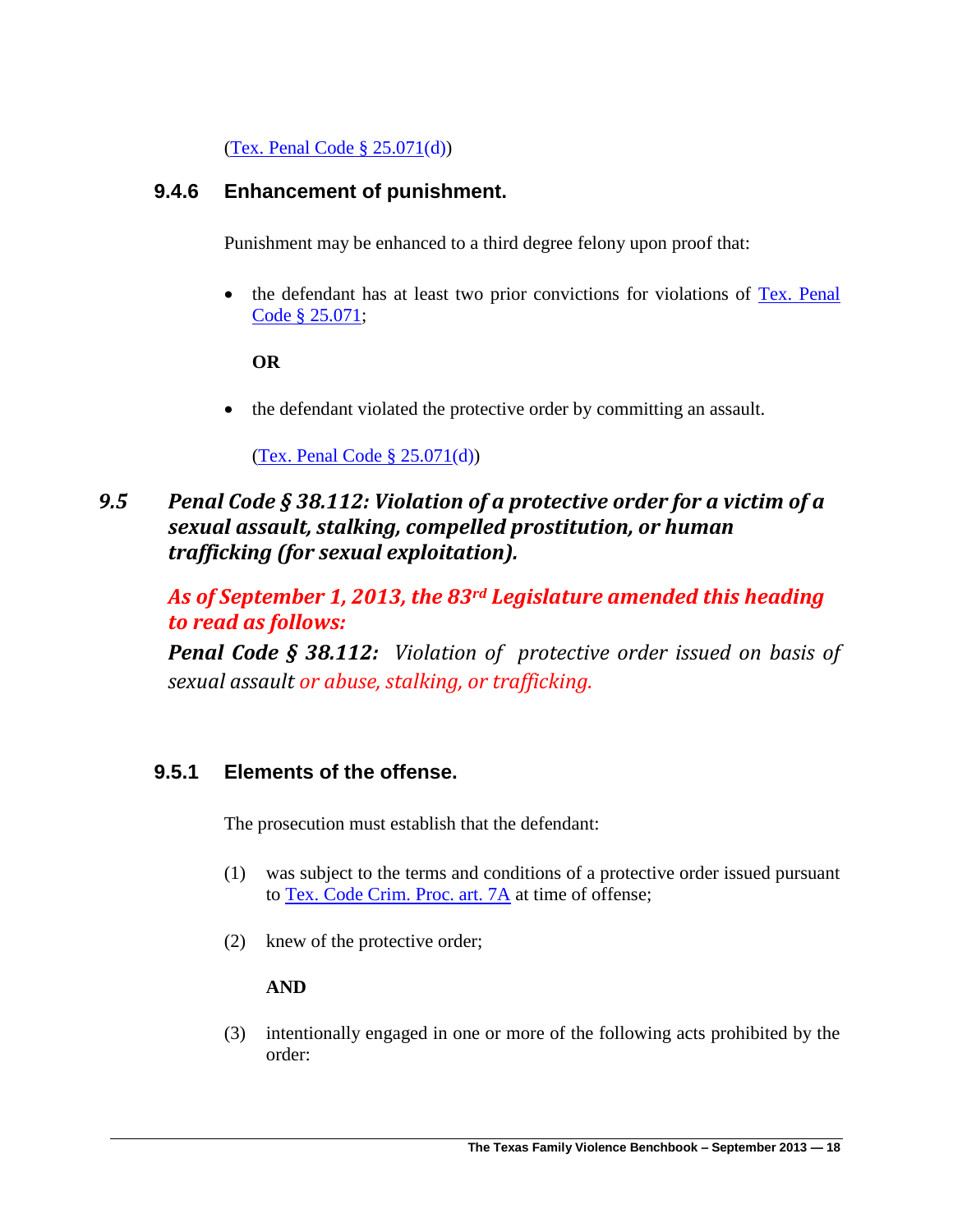- communicated directly or indirectly in a threatening or harassing manner with the applicant or a member of the applicant's family or household;
- For offenses committed on or after September 1, 2013: communicated in any manner with the applicant or any member of the applicant's family or household except through the applicant's attorney or person appointed by the court.
- went to or near the residence, place of employment or business, child-care facility or school of the applicant or of a member of the applicant's family or household;

possessed a firearm.

(Tex. Penal Code  $\S 38.112(a)$ )

### **9.5.2 Burden and standard of proof.**

The prosecution must prove all elements of the crime beyond a reasonable doubt.

#### **9.5.3 Defenses.**

There are no specific defenses listed in [Tex. Penal Code § 38.112.](http://www.lexis.com/research/slft?cite=54582050656E616C20436F646520A72033382E3131322E&keyenum=15452&keytnum=0)

### **9.5.4 Dual prosecution.**

If the conduct that violates [Tex. Penal Code § 38.112](http://www.lexis.com/research/slft?cite=54582050656E616C20436F646520A72033382E313132&keyenum=15452&keytnum=0) also violates another section of the Penal Code, the defendant may be prosecuted under both sections.

[\(Tex. Penal Code § 38.112\(](http://www.lexis.com/research/slft?cite=54582050656E616C20436F646520A72033382E313132&keyenum=15452&keytnum=0)b))

### **9.5.5 Level of offense.**

A violation of [Tex. Penal Code § 38.112](http://www.lexis.com/research/slft?cite=54582050656E616C20436F646520A72033382E313132&keyenum=15452&keytnum=0) is a Class A misdemeanor.

### **9.5.6 Enhancement of punishment.**

There is no enhancement provision in Tex. Penal Code  $\S$  38.112. The offense is subject to enhancement under the provisions of Tex. Penal Code  $\S$  12.43 (enhancement for prior misdemeanor conviction).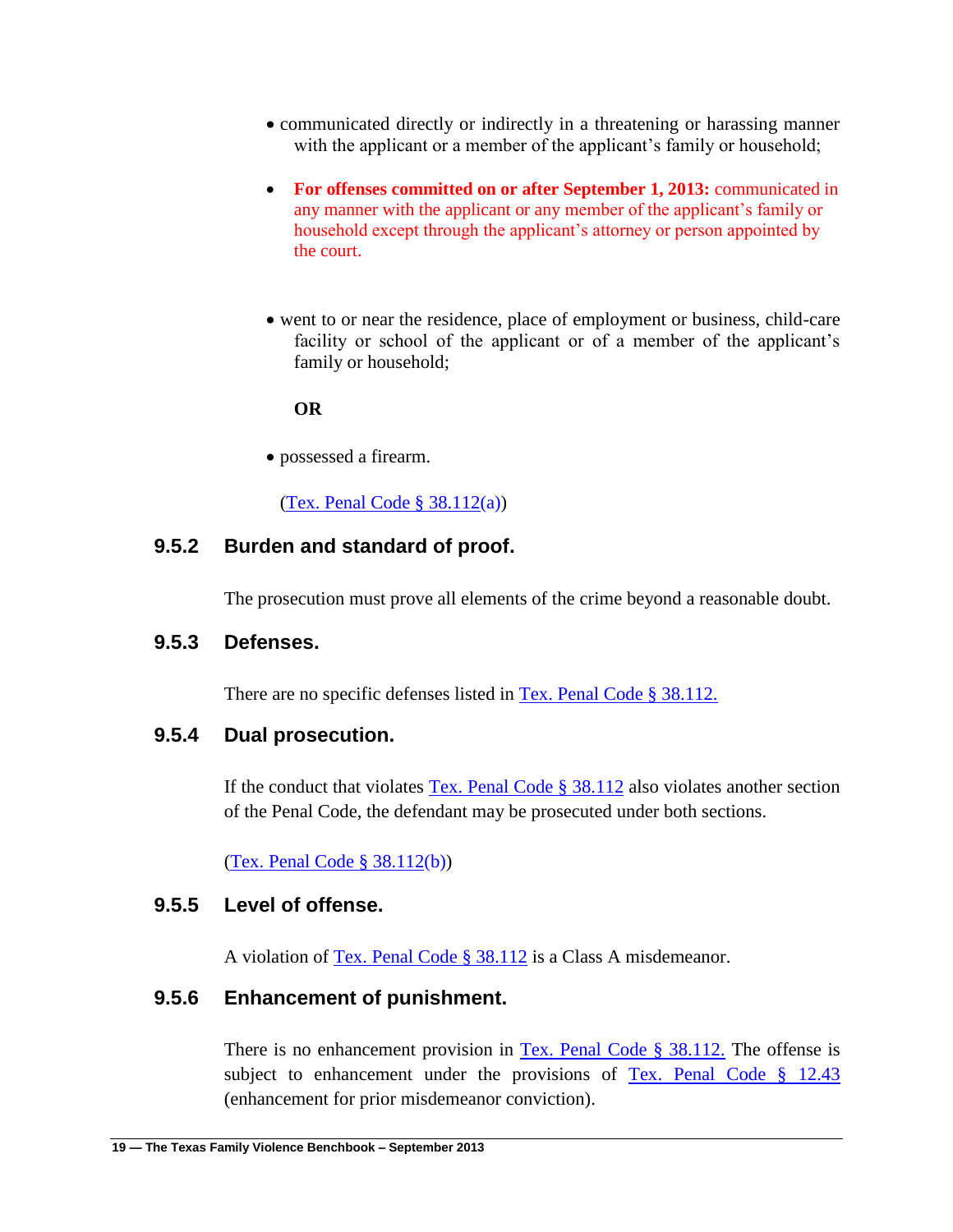## *9.6 Penal Code § 25.072: Repeated violation of certain court orders or conditions of bond in family violence cases. (Added during the 83rd legislative session)*

### **9.6.1 Elements of the offense.**

#### **For offense committed on or after September 1, 2013**

The prosecution must establish that the defendant:

- (4) Engaged in conduct that constitutes an offense under [Tex. Penal Code §](http://www.lexis.com/research/retrieve?_m=93edf39358d3411a6afbd1b47008df6b&csvc=lt&cform=byCitation&_fmtstr=FULL&docnum=1&_startdoc=1&wchp=dGLzVzt-zSkAl&_md5=315f32f0c3cd87455aa13e25aaa35151)  [25.07](http://www.lexis.com/research/retrieve?_m=93edf39358d3411a6afbd1b47008df6b&csvc=lt&cform=byCitation&_fmtstr=FULL&docnum=1&_startdoc=1&wchp=dGLzVzt-zSkAl&_md5=315f32f0c3cd87455aa13e25aaa35151) two or more times; and
- (5) During a period that is 12 months or less in duration.

[\(Tex. Penal Code § 25.072\(a\)](http://www.lexis.com/research/retrieve?_m=72e9f3cb5bd19f12e6c4c8a96fcb7d2b&csvc=lt&cform=byCitation&_fmtstr=FULL&docnum=1&_startdoc=1&wchp=dGLzVzt-zSkAl&_md5=78cc2beee94df8dcac4c5e86cf57e521))

### **9.6.2 Charging**

9.6.2.1. A defendant may not be convicted in the same criminal action of another offense an element of which is any conduct that is alleged as an element of this offense unless the other offense:

(1) is charged in the alternative;

(2) occurred outside the period in which the offense alleged was committed; or

(3) is considered by the trier of fact to be a lesser included offense of the offense alleged.

#### [\(Tex. Penal Code § 25.072\(](http://www.lexis.com/research/retrieve?_m=72e9f3cb5bd19f12e6c4c8a96fcb7d2b&csvc=lt&cform=byCitation&_fmtstr=FULL&docnum=1&_startdoc=1&wchp=dGLzVzt-zSkAl&_md5=78cc2beee94df8dcac4c5e86cf57e521)c))

9.6.2.2 A defendant may not be charged with more than one count in this section if all of the specific conduct that is alleged to have been engaged in is